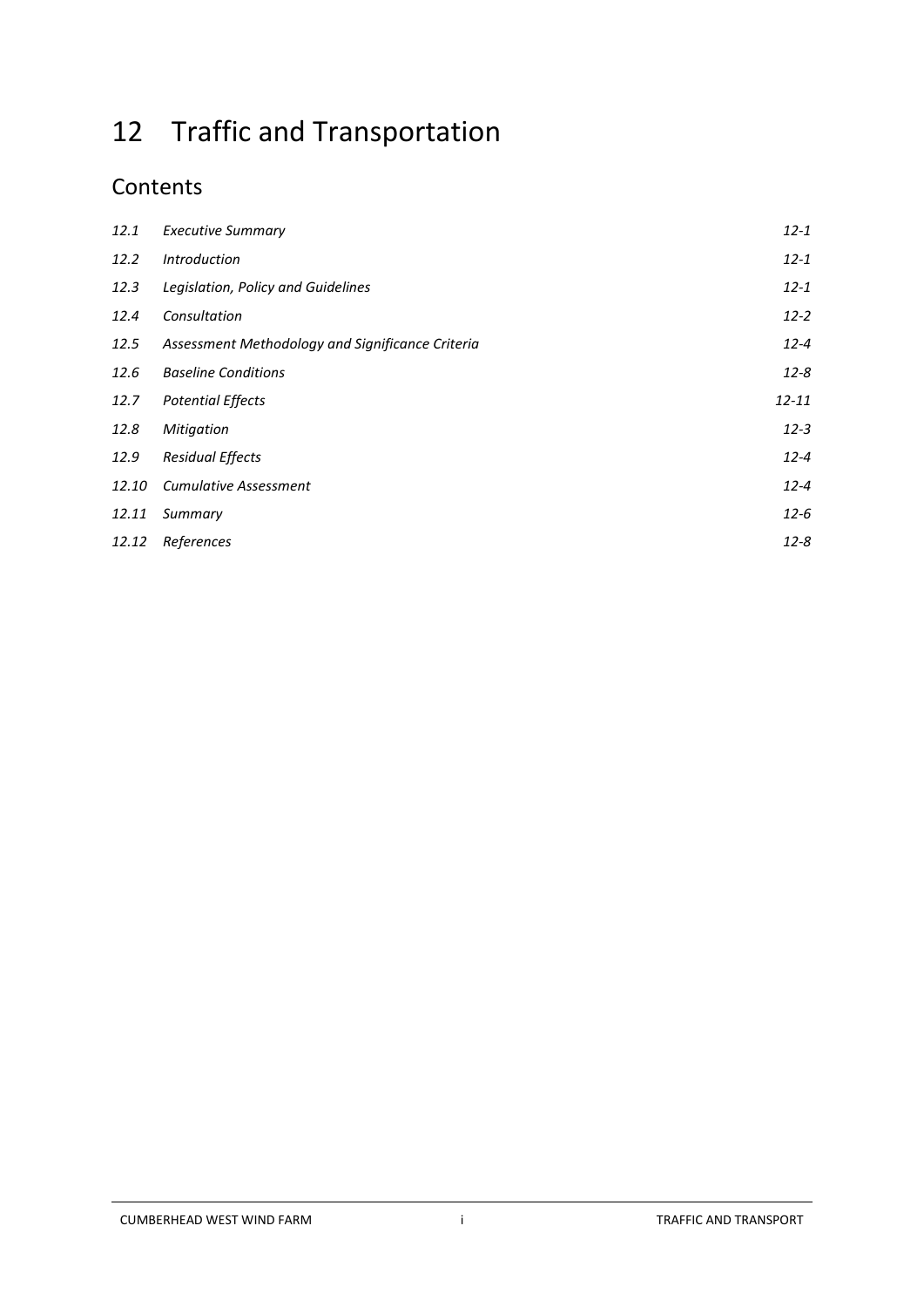This page is intentionally blank.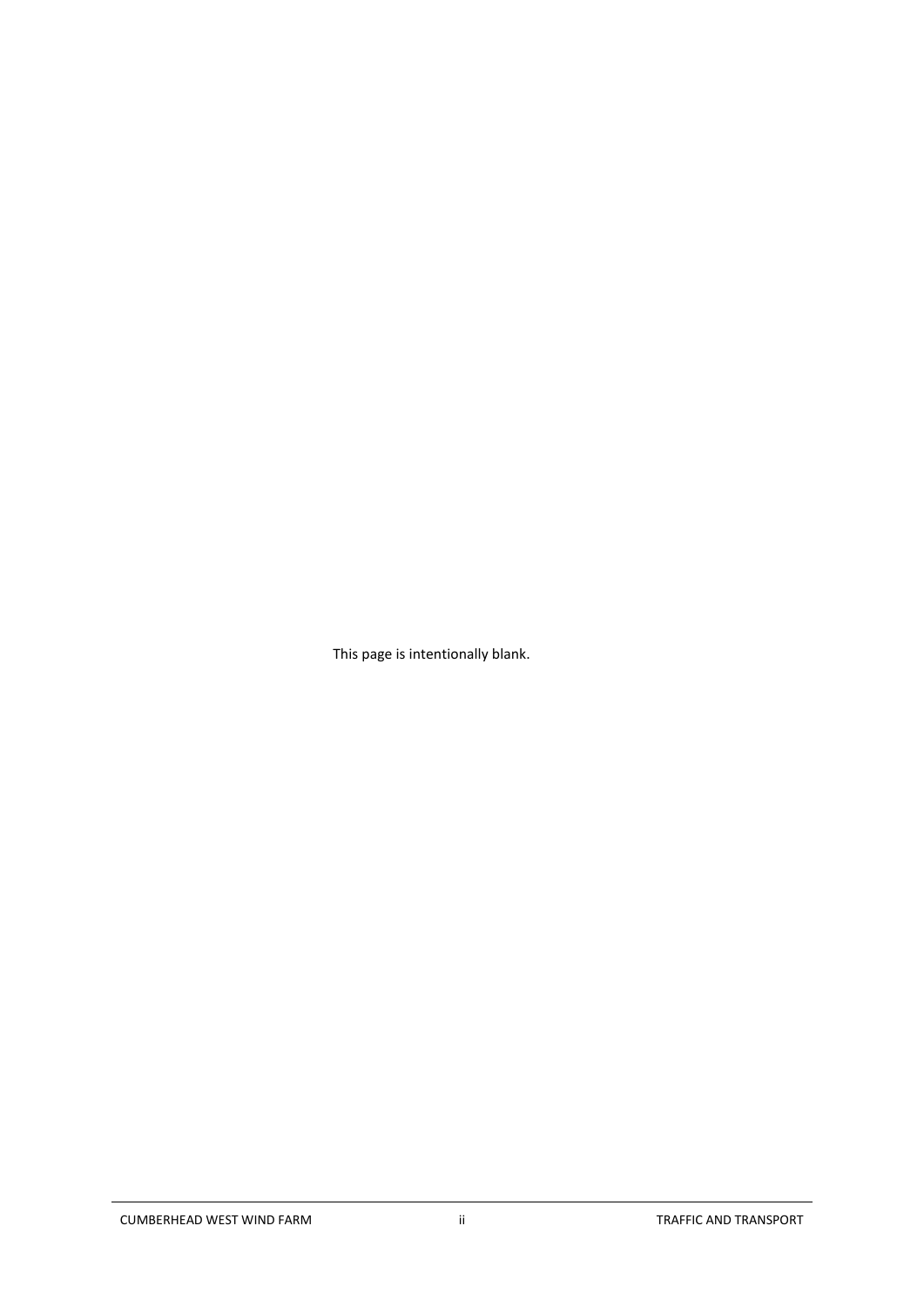# 12 Traffic and Transport

# <span id="page-2-0"></span>12.1 Executive Summary

- 12.1.1 The Proposed Development has the potential to affect the surrounding transport network during its construction, operation and decommissioning phases. During construction, potential effects could arise from traffic travelling to and from the site delivering materials and plant. The Applicant expects all these vehicles to arrive at and depart from the site via Junction 11 of the M74, with the exception of timber-related traffic. The effects of the additional traffic estimated to be generated during the construction of the Proposed Development have been assessed and considered to be negligible. No mitigation is proposed, but 'good practice' measures will be implemented.
- 12.1.2 The Proposed Development will generate only the occasional maintenance or inspection vehicle during its operational period and the effects of this traffic are also considered to be negligible. The number of vehicles generated during the decommissioning of the Proposed Development is considered to be less than during construction and is also therefore considered to be negligible.
- 12.1.3 Potential cumulative effects could arise from the traffic generated by the Proposed Development and other consented developments. However, the traffic estimated to be generated by the Proposed Development is relatively small compared to the total of that estimated to be generated by the consented developments. Furthermore, the traffic generated during the construction of the Proposed Development is expected to last for only around 18 months, after which the Proposed Development will be fully operational and traffic volumes will reduce. The cumulative effects arising from the Proposed Development and the other consented developments are considered to be negligible.

### <span id="page-2-1"></span>12.2 Introduction

- 12.2.1 This chapter sets out the traffic and transport aspects of the Proposed Development. A detailed description of the Proposed Development can be found in Chapter 3. This chapter:
	- **■** Describes the method used to assess the potential traffic and transport effects of the Proposed Development;
	- **•** Describes the existing transport network in the vicinity of the Proposed Development;
	- Explains the traffic and transport effects of the Proposed Development (both in isolation and in combination with other developments) and determines the level and significance of these effects; and
	- Identifies any measures required to mitigate these effects.
- <span id="page-2-3"></span>12.2.2 Some timber (refer to Chapter 16 Forestry) will be required to be removed from the site prior to/in tandem with construction commencing. This timber will be removed via the existing permitted forestry access route to Station Road at Douglas West. This timber is approaching maturity and, in the absence of the Proposed Development, would be removed from the site via the Douglas West access point in any event, in line with the currently Approved Forest Plan. Therefore, the transport movements associated with the forestry removal to facilitate the Proposed Development are not considered further in this assessment.

# <span id="page-2-2"></span>12.3 Legislation, Policy and Guidelines

### *Legislation*

12.3.1 There is no relevant legislation specific to the assessment of traffic and transport effects arising from the Proposed Development.

CUMBERHEAD WEST WIND FARM 12-1 TRAFFIC AND TRANSPORT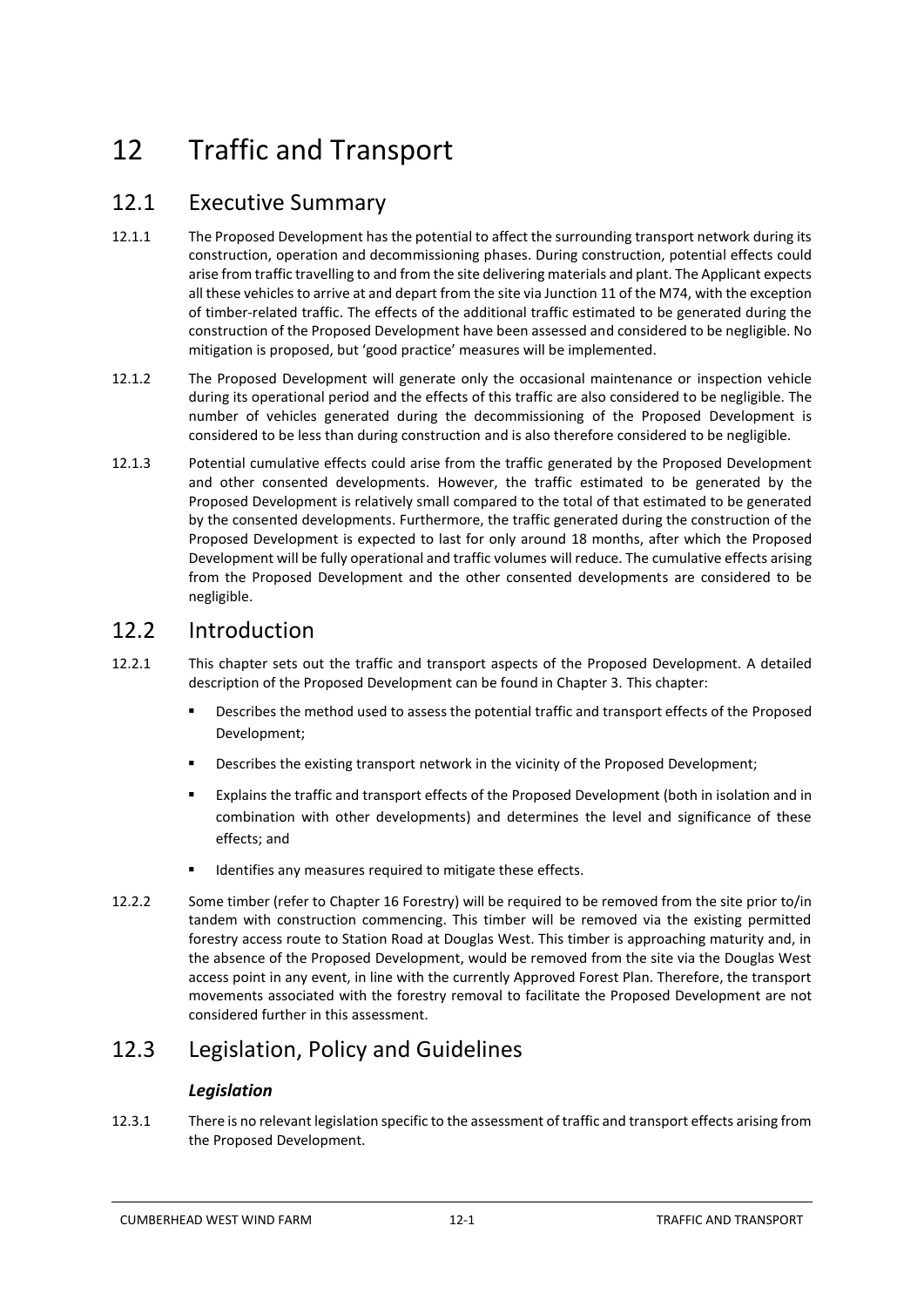### *Planning Policy*

12.3.2 Scottish Planning Policy (SPP) was published in 2014. It sets out national planning policies which reflect Scottish Ministers' priorities for operation of the planning system and for the development and use of land. SPP states the following in regard to the consideration of the transport effects arising from energy development:

> *"Proposals for energy infrastructure developments should always take account of spatial frameworks for wind farms and heat maps where these are relevant. Considerations will vary relative to the scale of the proposal and area characteristics but are likely to include:*

[…]

- *impacts on road traffic;*
- *impacts on adjacent trunk roads;"*
- 12.3.3 SLC's LDP includes a policy on renewable energy, which refers to their Supplementary Guidance document on renewable energy. That document states:

*"The construction of wind energy developments can have significant short term impacts on the road network. Access for construction traffic must not compromise road safety, residential amenity or cause significant permanent damage to the environment. Applicants must provide an assessment of the traffic impact during both the construction and operational periods and demonstrating suitability of the transport routes for delivering turbine and other components from their source."*

### *Guidance*

- <span id="page-3-2"></span>12.3.4 The Institute of Environmental Assessment's (IEA) Guidelines for the Environmental Assessment of Road Traffic (1993) is used for the assessment of environmental impacts of road traffic associated with major new developments, irrespective of whether the sites are to be subject to formal EIA or not. The guidelines suggest that two broad principles can be used as a screening process to delimit the scale and extent of the assessment. These are:
	- Rule 1 Include highway links where traffic flows would increase by more than 30% (or the number of Heavy Goods Vehicles (HGV) would increase by more than 30%); and
	- Rule 2 Include any other specifically sensitive areas where traffic flows would increase by 10% or more. (Paragraph 3.20 of the guidelines defines sensitive areas as including accident black spots, conservation areas, hospitals, links with pedestrian flows etc.)
- 12.3.5 Where the predicted increase in traffic is lower than these thresholds, the level of the effects can be stated to be low or negligible (and not significant) and further detailed assessments are not warranted. Furthermore, it should be noted that traffic increases below 10% are generally accepted to be insignificant as no discernible environmental effects are expected and baseline daily variations in background traffic flow may fluctuate by this amount in any event.

### <span id="page-3-0"></span>12.4 Consultation

<span id="page-3-1"></span>12.4.1 SLC and Transport Scotland (the road authority for the M74) were consulted to agree the scope of the assessment of the Proposed Development (refer to Appendix 4.2 Scoping Opinion). Their responses are summarised in [Table 12.1](#page-3-1) [below.](#page-3-1)

| <b>Consultee</b> | <b>Response</b>                                                                                                                                                                          | <b>Comment</b>                                                                  |
|------------------|------------------------------------------------------------------------------------------------------------------------------------------------------------------------------------------|---------------------------------------------------------------------------------|
| <b>SLC</b>       | The study area shall be determined<br>by the proposed route for the wind<br>turbine component delivery in<br>addition to considering any other<br>route which is considered likely to be | Swept path assessments are<br>included in Appendix 12.1<br>Swept Path Analysis. |

|  | Table 12.1 - Summary of Consultation Responses |  |  |  |  |
|--|------------------------------------------------|--|--|--|--|
|--|------------------------------------------------|--|--|--|--|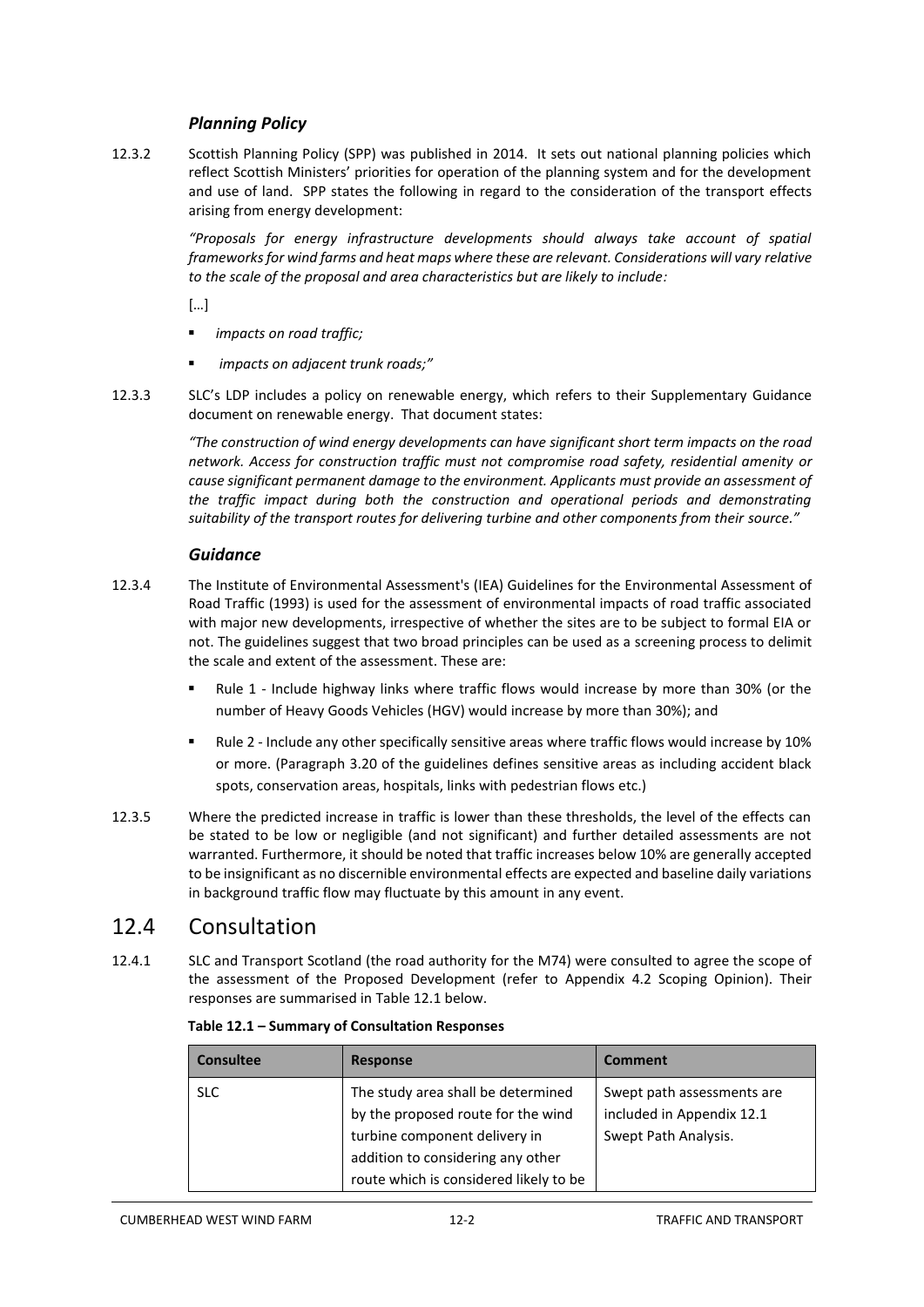| <b>Consultee</b>          | <b>Response</b>                                                                                                                                                                                                                                                                                                                                                                                                                                                                                                                                                                                                                                                                                                                                                                                                                                                                                                                                                                                                                                                                                                                                                                                                                                                                          | <b>Comment</b>                                                                                                                                                                                                                                                                                                                              |
|---------------------------|------------------------------------------------------------------------------------------------------------------------------------------------------------------------------------------------------------------------------------------------------------------------------------------------------------------------------------------------------------------------------------------------------------------------------------------------------------------------------------------------------------------------------------------------------------------------------------------------------------------------------------------------------------------------------------------------------------------------------------------------------------------------------------------------------------------------------------------------------------------------------------------------------------------------------------------------------------------------------------------------------------------------------------------------------------------------------------------------------------------------------------------------------------------------------------------------------------------------------------------------------------------------------------------|---------------------------------------------------------------------------------------------------------------------------------------------------------------------------------------------------------------------------------------------------------------------------------------------------------------------------------------------|
|                           | used by contractors for other<br>construction material import/export<br>between the trunk road and the<br>intended site access from the public<br>road. This should include an<br>abnormal load route assessment<br>with swept path analysis where<br>required.                                                                                                                                                                                                                                                                                                                                                                                                                                                                                                                                                                                                                                                                                                                                                                                                                                                                                                                                                                                                                          |                                                                                                                                                                                                                                                                                                                                             |
| <b>Transport Scotland</b> | Satisfied with the approach to<br>assessment, but potential trunk road<br>related environmental impacts such<br>as driver delay, pedestrian amenity,<br>severance, safety etc will require to<br>be considered and assessed where<br>appropriate (i.e. where Guidelines<br>for further assessment are<br>breached).<br>Acceptable that operational and<br>decommissioning phases of the<br>development are to be scoped out.<br>As traffic surveys are not possible<br>due to the current COVID-19<br>circumstances, traffic count data will<br>be taken from the recent<br>applications for Douglas West<br><b>Extension and Hagshaw Hill</b><br>Repowering schemes. Transport<br>Scotland is satisfied with this<br>approach.<br>Transport Scotland will require to be<br>satisfied that the size of turbines<br>proposed can negotiate the selected<br>route and that their transportation<br>will not have any detrimental effect<br>on structures within the trunk road<br>route path. An Abnormal Loads<br>Assessment report is required which<br>should identify key pinch points on<br>the trunk road network and should<br>include a Swept Path Analysis which<br>provides details with regard to any<br>required changes to street furniture<br>or structures along the route. | Assessment prepared in line<br>with scope proposed to<br>Transport Scotland. Full<br>Abnormal Load Assessment will<br>be provided prior to turbine<br>deliveries commencing (once<br>final turbine model is selected)<br>but swept path assessments for<br>maximum component sizes are<br>included in Appendix 12.1<br>Swept Path Analysis. |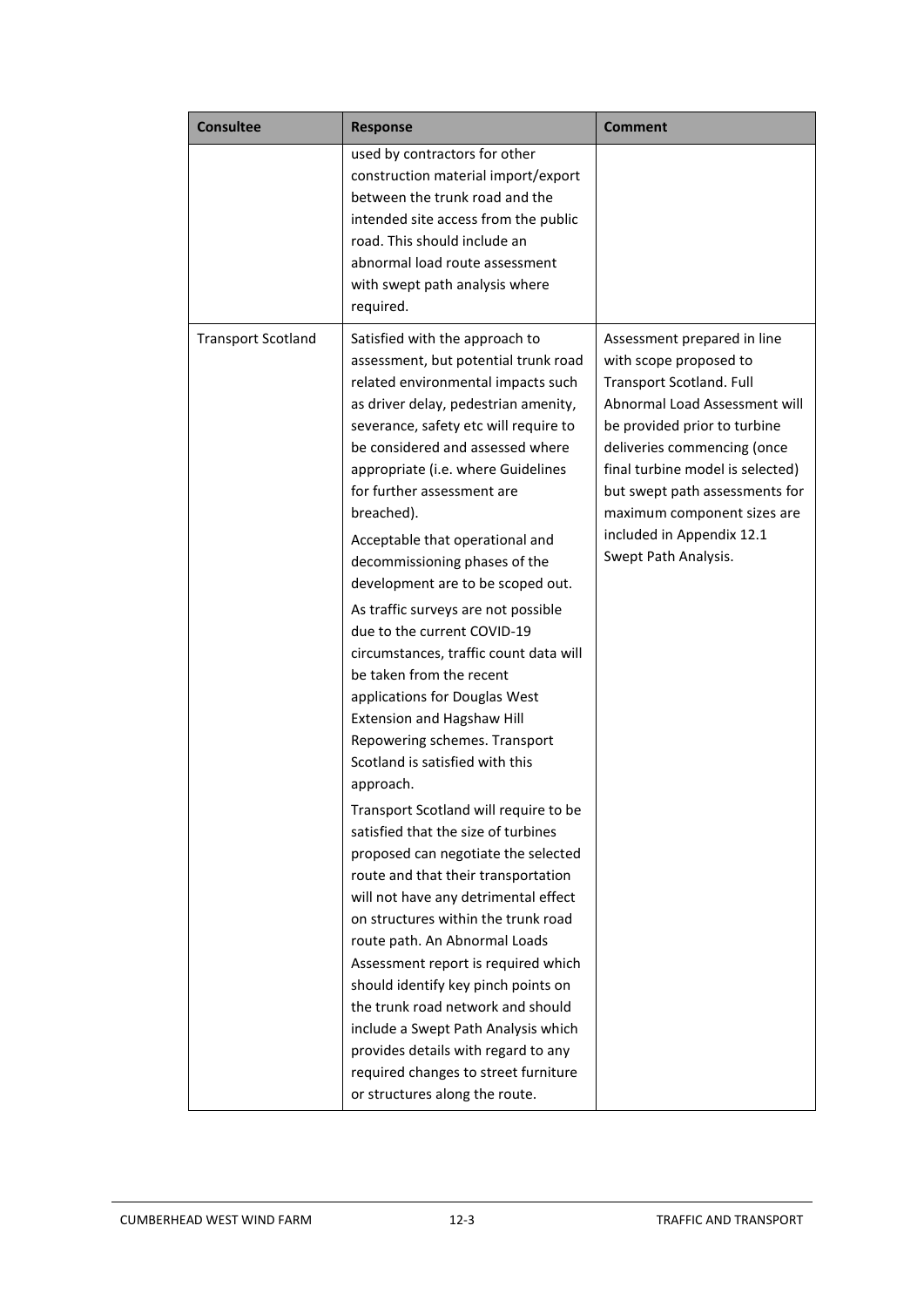# <span id="page-5-0"></span>12.5 Assessment Methodology and Significance Criteria

### *Consultation*

12.5.1 The appropriate roads authorities were consulted as described in section [12.4](#page-3-0) [above.](#page-3-0) This consultation described the scope and method proposed to undertake the assessment.

### *Study Area*

- 12.5.2 The impact of the Proposed Development was assessed by comparing the predicted increases in traffic arising from the construction and operation of the Proposed Development against the two rules set out in the IEA Guidelines mentioned above. The Applicant advises that traffic arising from the construction of the Proposed Development is likely to come from and go to points accessed via the M74 to the north. Hence the study area was informed by the routes likely to be taken by vehicles to and from the Proposed Development and covers the following sections of road (shown in Figure 3.8):
	- The M74 between junctions 10 and 11.
	- The B7078 between the eastern roundabout at Junction 11 and the slip road to the northbound M74.

### *Potential Effects*

- 12.5.3 Where the increase in predicted traffic breaches either of the two rules from the Guidelines for the Environmental Assessment of Road Traffic above, the guidance suggests that further assessment should be made of the effects of this additional traffic on matters such as:
	- Noise;
	- Vibration;
	- **■** Visual effects;
	- Severance:
	- **■** Driver delay;
	- Pedestrian delay;
	- Pedestrian amenity;
	- Fear and intimidation;
	- Accidents;
	- Hazardous loads;
	- Air pollution;
	- Dust and dirt;
	- Ecological effects; and
	- Heritage and conservation areas.
- 12.5.4 The potential effects of noise to be generated by the Proposed Development are considered in Chapter 9 in this EIA Report and ecological effects are considered in Chapter 7. In specific reference to traffic, visual effects, air pollution, dust and dirt, effects on heritage and conservation areas and hazardous loads arising from traffic impacts are not considered to be applicable and have not been considered further.
- 12.5.5 The potential effects on the issues of severance, driver delay, pedestrian delay, pedestrian amenity, fear and intimidation and accidents are considered further in this chapter.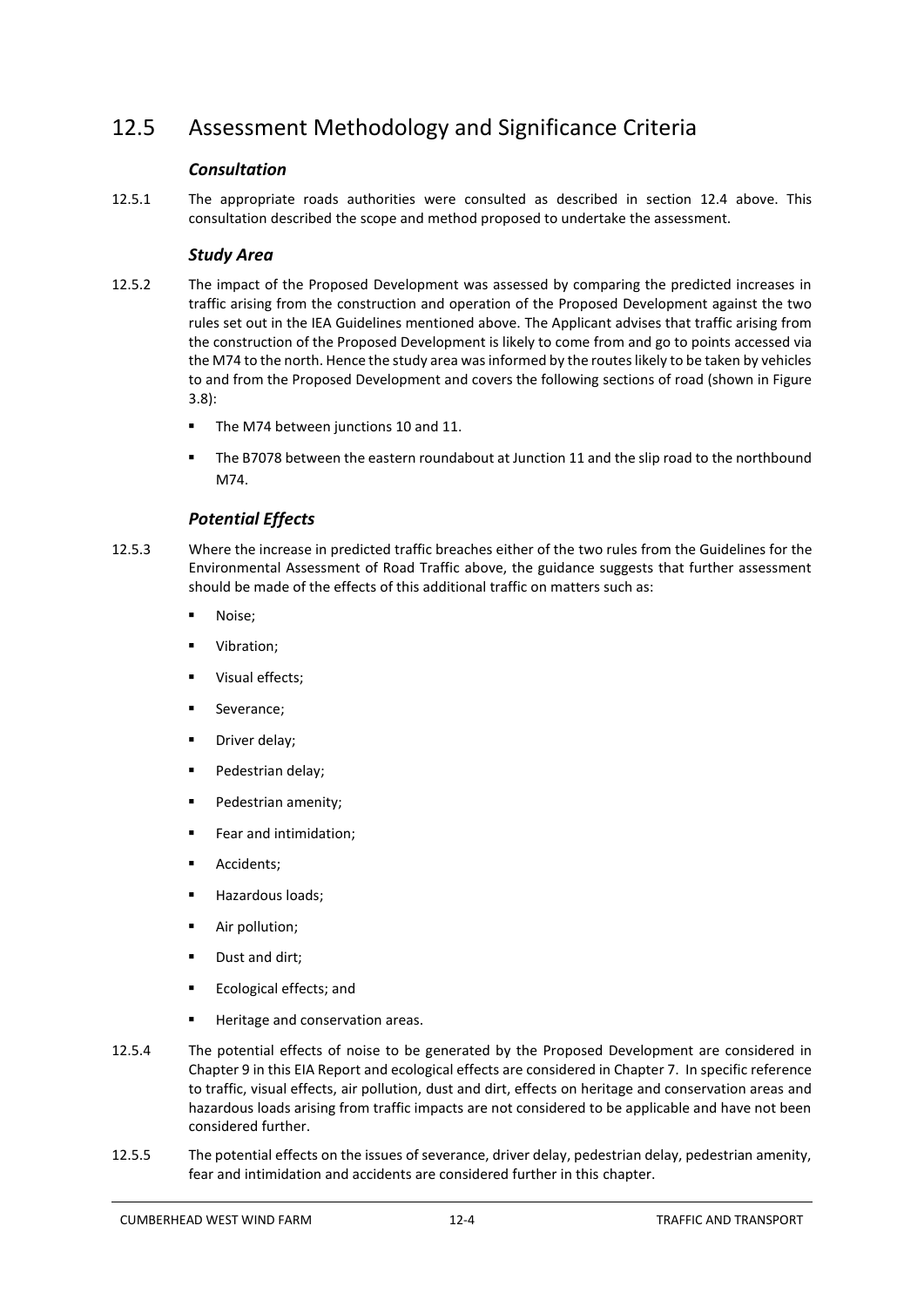#### **Severance**

12.5.6 The guidance notes that severance is the perceived division that can occur within a community when it becomes separated by a major traffic artery. The guidance states that the measurement and prediction of severance is extremely difficult but notes that issues to be considered include road width, traffic flow, traffic speeds, the availability of crossing facilities and the number of movements that are likely to cross the affected road. The guidance states that increases in traffic flows of 30%, 60% and 90% are regarded as producing 'slight', 'moderate' and 'substantial' changes in severance respectively. The guidance notes, however, that these were derived from studies of major changes in traffic flow and should be used cautiously.

#### **Driver delay**

12.5.7 Driver delay arises from the additional traffic generated by a development imposing additional delays on existing general traffic. The guidance notes that these delays are only likely to be significant when the traffic on the road network around the site is already at, or close to, capacity.

#### **Pedestrian delay**

12.5.8 Pedestrian delay relates to the additional delay imposed on pedestrians wishing to cross a road by the additional traffic generated by a development. The guidance notes that it is not considered prudent to set down any thresholds for the assessment of pedestrian delays but that practitioners should use their judgment in determining where pedestrian delay is a significant impact.

### **Pedestrian amenity**

12.5.9 Pedestrian amenity relates to the relevant pleasantness of a journey and is affected by vehicle flow, traffic composition and pavement width. A tentative threshold for considering significance of changes in pedestrian amenity is when traffic flow (or its HGV components) is halved or doubled.

### **Fear and intimidation**

- 12.5.10 The scale of fear and intimidation experienced by pedestrians is dependent on the volume of traffic, its HGV composition, its proximity to people or the lack of protection caused by such factors as narrow pavement widths. However, there are no commonly agreed thresholds to determine the significance of the effects. The IEA guidelines referred to above do, however, include some suggested thresholds for assessing if fear and intimidation require to be assessed further. The thresholds are based on using 18-hour traffic flows, calculating the average traffic flow per hour then assessing using the following bandings:
	- Extreme: more than 1,800 vehicles per hour.
	- **•** Great:  $1,200 1,800$  vehicles per hour.
	- Moderate:  $600 1,200$  vehicles per hour.

#### **Accidents**

12.5.11 The assessment of accidents relates to the potential for the traffic generated by a development to cause an increase in the personal injury accident rate along sections of the road network subject to the additional traffic generated by the development. The guidance notes that an assessment of existing accident rates can be made by inspecting highway authority data and that professional judgement will be required to assess the implications of local circumstances.

### *Significance criteria*

- 12.5.12 The environmental effects from the Proposed Development have been assessed in the following terms:
	- **EXECTE 15 EXECTE 15 Beneficial Meaning that they produce environmental benefits in transportation terms, i.e.** where overall traffic flows or percentage HGV decrease, or there are improved facilities for pedestrians, cyclists or public transport users.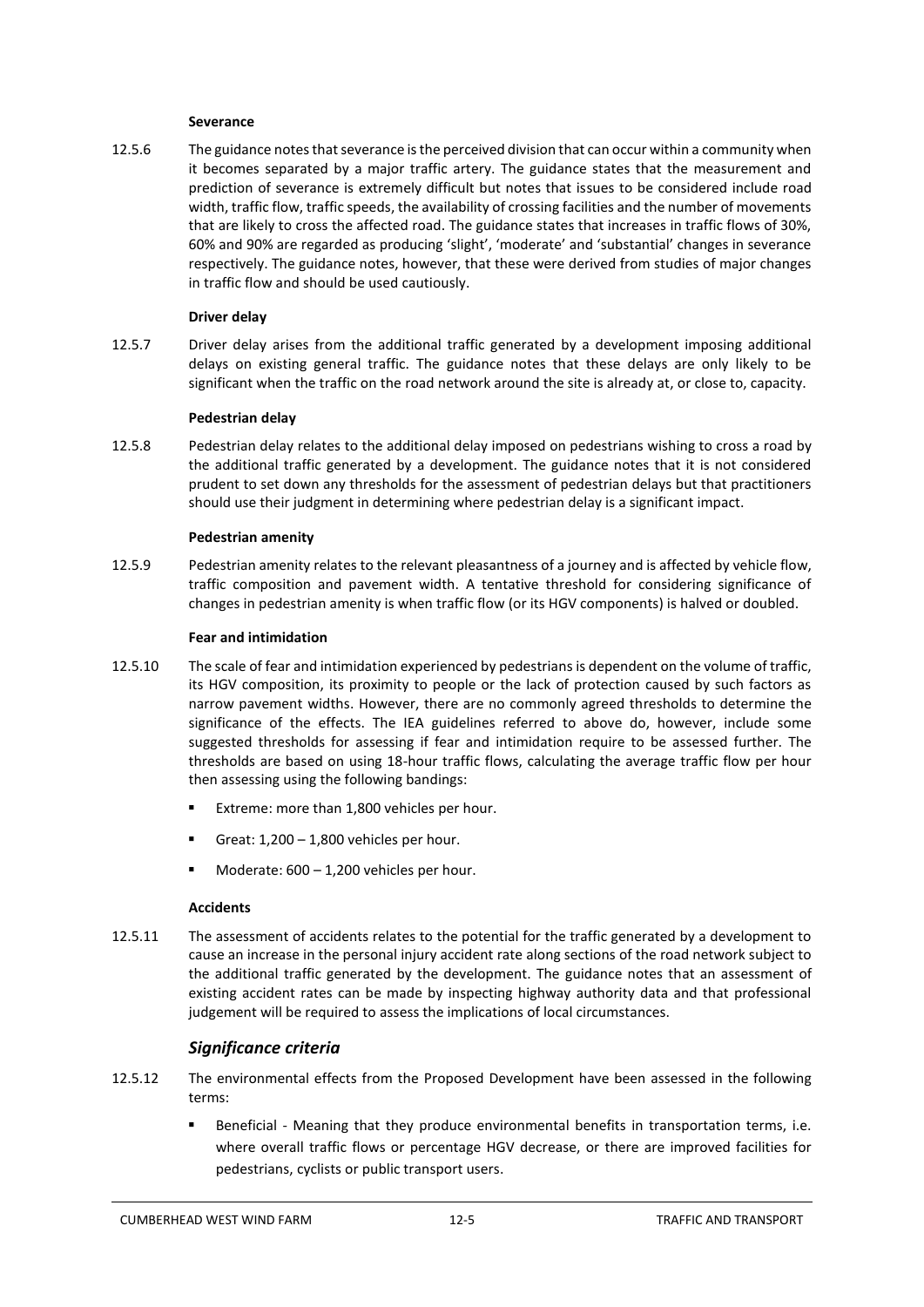- Negligible Meaning that changes are too small to meaningfully measure.
- Adverse Meaning that they produce environmental disbenefits in transportation terms, i.e. where overall traffic flows or percentage HGV increase, or there are reductions in facilities for pedestrians, cyclists or public transport users.
- 12.5.13 Beneficial and adverse effects are further characterised as:
	- Minor Localised changes in traffic flows/patterns.
	- Moderate Limited changes in traffic flows/patterns.
	- Major Considerable change in traffic flows/patterns.
- <span id="page-7-0"></span>12.5.14 Based on the above, [Table 12.2](#page-7-0) [below](#page-7-0) sets out the terminology used to describe the significance scale.

| <b>Significance</b><br><b>Scale</b> | <b>Description</b>                                                                                                                      |
|-------------------------------------|-----------------------------------------------------------------------------------------------------------------------------------------|
| Major beneficial                    | Change that would delay the need for planned modification to off-site<br>infrastructure                                                 |
| Moderate<br>beneficial              | Increased perception of changing conditions that may delay the need for<br>considering planned modifications to off-site infrastructure |
| Minor beneficial                    | Perception of changing conditions, e.g. reduction in delay                                                                              |
| Negligible                          | No perceptible change                                                                                                                   |
| Minor adverse                       | Perception of changing conditions, e.g. increase in delay                                                                               |
| Moderate<br>adverse                 | Increased perception of changing conditions that may require consideration<br>of modifications to off-site infrastructure               |
| Major adverse                       | Change requiring consideration of modifications to off-site infrastructure                                                              |

**Table 12.2 – Significance Terminology**

### *Sensitive receptors*

- 12.5.15 The IEA Guidelines advise that it is useful to identify particular groups or locations which may be sensitive to changes in traffic conditions. The following summarises the sensitivity of various potential receptors:
	- High: Sensitive groups, including children, elderly and disabled. Sensitive locations, e.g. hospitals, schools, and accident 'black-spots';
	- Medium: pedestrians, cyclists;
	- Low: vehicles drivers: and
	- Negligible: n/a.
- 12.5.16 However, judgement has been applied when assessing the sensitivity of receptors. For example, a section of road subject to pedestrian flows, but with facilities to aid pedestrians crossing the road can be considered to have a lower sensitivity than a section subject to the same flows but without facilities for pedestrians to cross the road.

### *Impact magnitude*

12.5.17 The IEA Guidelines recognise that quantitative assessment alone will not be fully encompassing. They state "*for many effects there are no simple rules or formulae which define thresholds of significance and there is, therefore, a need for interpretation and judgement on the part of the assessor, backed up by data or quantified information where possible*"*.* Also, where baseline traffic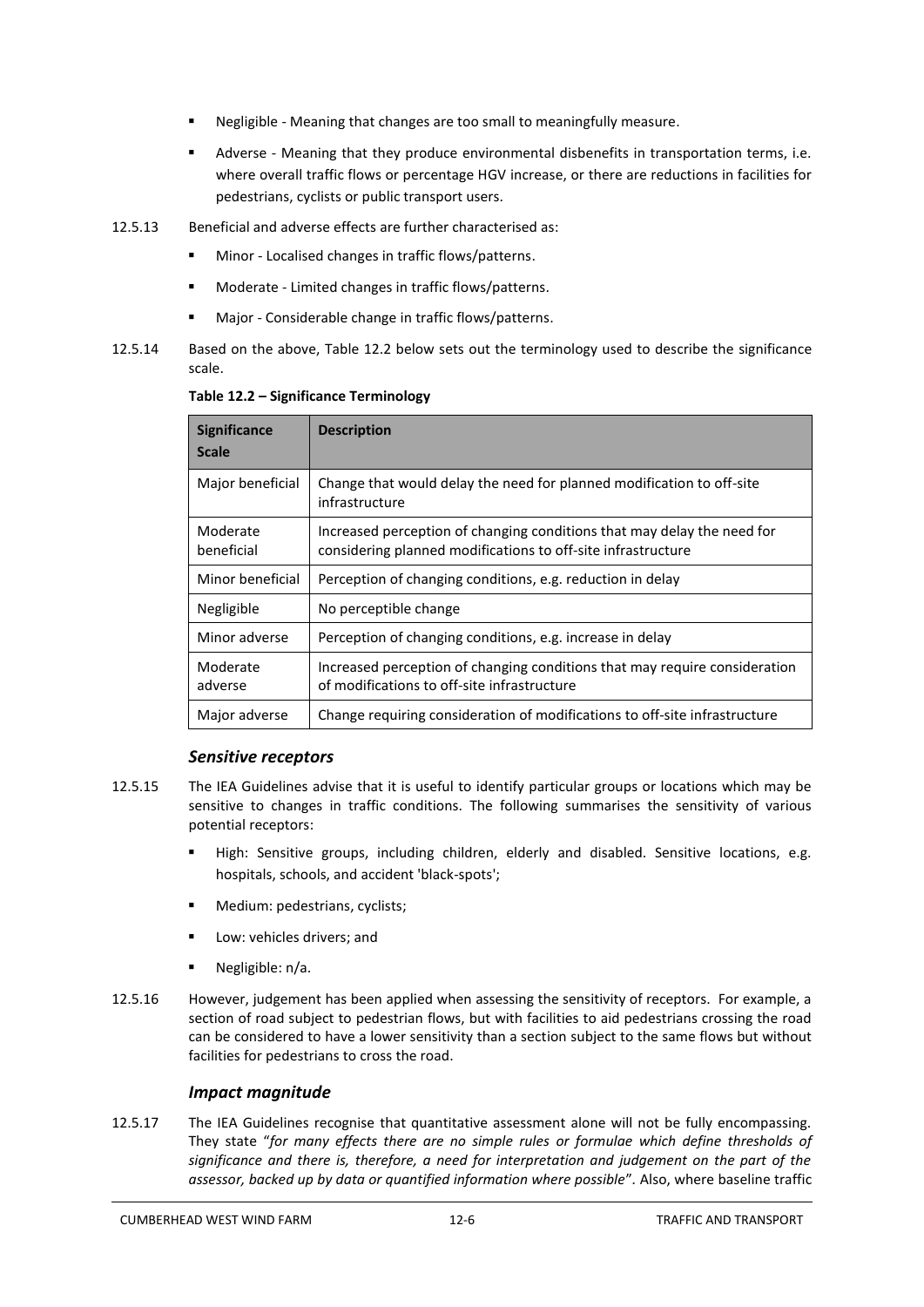flows are low, it is possible to derive unrealistic determinations of significance when relying on purely numerical thresholds. Accordingly, professional judgement has been applied to assess the significance of the effects.

<span id="page-8-0"></span>12.5.18 An impact magnitude scale in respect of each subject has been defined, with thresholds having been derived with reference to the IEA Guidelines and professional judgement. The impact magnitude scale is summarised i[n Table 12.3](#page-8-0) [below.](#page-8-0)

| <b>Subject</b>           | <b>Impact Magnitude</b>                                                                                                                                                                                                |                                                                   |                                                                |                                                           |
|--------------------------|------------------------------------------------------------------------------------------------------------------------------------------------------------------------------------------------------------------------|-------------------------------------------------------------------|----------------------------------------------------------------|-----------------------------------------------------------|
|                          | <b>High</b>                                                                                                                                                                                                            | <b>Medium</b>                                                     | Low                                                            | <b>Negligible</b>                                         |
| Severance                | Change in road<br>link traffic flow<br>of over 90%                                                                                                                                                                     | Change in road<br>link traffic flow of<br>60% to less than<br>90% | Change in road link<br>traffic flow of 30%<br>to less than 60% | Change in road link<br>traffic flow of less<br>than $30%$ |
| Pedestrian<br>Delay      | Judgement based on the individual characteristics of sections of road.                                                                                                                                                 |                                                                   |                                                                |                                                           |
| Pedestrian<br>Amenity    | Judgement based on the individual characteristics of<br>Change in total<br>traffic flows or HGV<br>sections of road with change in total traffic flows or HGV<br>flows of more than 100%<br>flows of less than<br>100% |                                                                   |                                                                |                                                           |
| Fear and<br>Intimidation | Change to<br>Extreme                                                                                                                                                                                                   | Change to Great                                                   | Change to<br>Moderate                                          | Change remains<br>below Moderate<br>threshold             |
| Driver Delay             | Judgement based on operation of surrounding road network                                                                                                                                                               |                                                                   |                                                                |                                                           |
| Accidents                | Judgement based on accident data                                                                                                                                                                                       |                                                                   |                                                                |                                                           |

**Table 12.3 – Impact Magnitude Scale**

### *Effect significance*

12.5.19 An effect significance matrix based on the impact magnitude and receptor sensitivity is set out in [Table 12.4](#page-8-1) [below.](#page-8-1) If severance is taken as an example, a change of traffic classified as being low on the impact magnitude scale would have a different impact on individual receptors i.e. negligible on drivers as they are classified as low sensitivity receptors but would result in minor to moderate effects on pedestrians as they are medium sensitivity receptors.

<span id="page-8-1"></span>

| <b>Impact Magnitude</b> | <b>Sensitivity of Receptor</b> |                      |                   |                   |
|-------------------------|--------------------------------|----------------------|-------------------|-------------------|
|                         | <b>High</b>                    | <b>Medium</b>        | Low               | <b>Negligible</b> |
| High                    | Major                          | Major                | Moderate          | Negligible        |
| Medium                  | Major                          | Moderate             | Minor to moderate | Negligible        |
| Low                     | Moderate                       | Minor to<br>moderate | Negligible        | Negligible        |
| Negligible              | Negligible                     | Negligible           | Negligible        | Negligible        |

12.5.20 The effects are either long or short term, typically with the effects of construction traffic deemed short term and those associated with the operational stages of the Proposed Development as long term.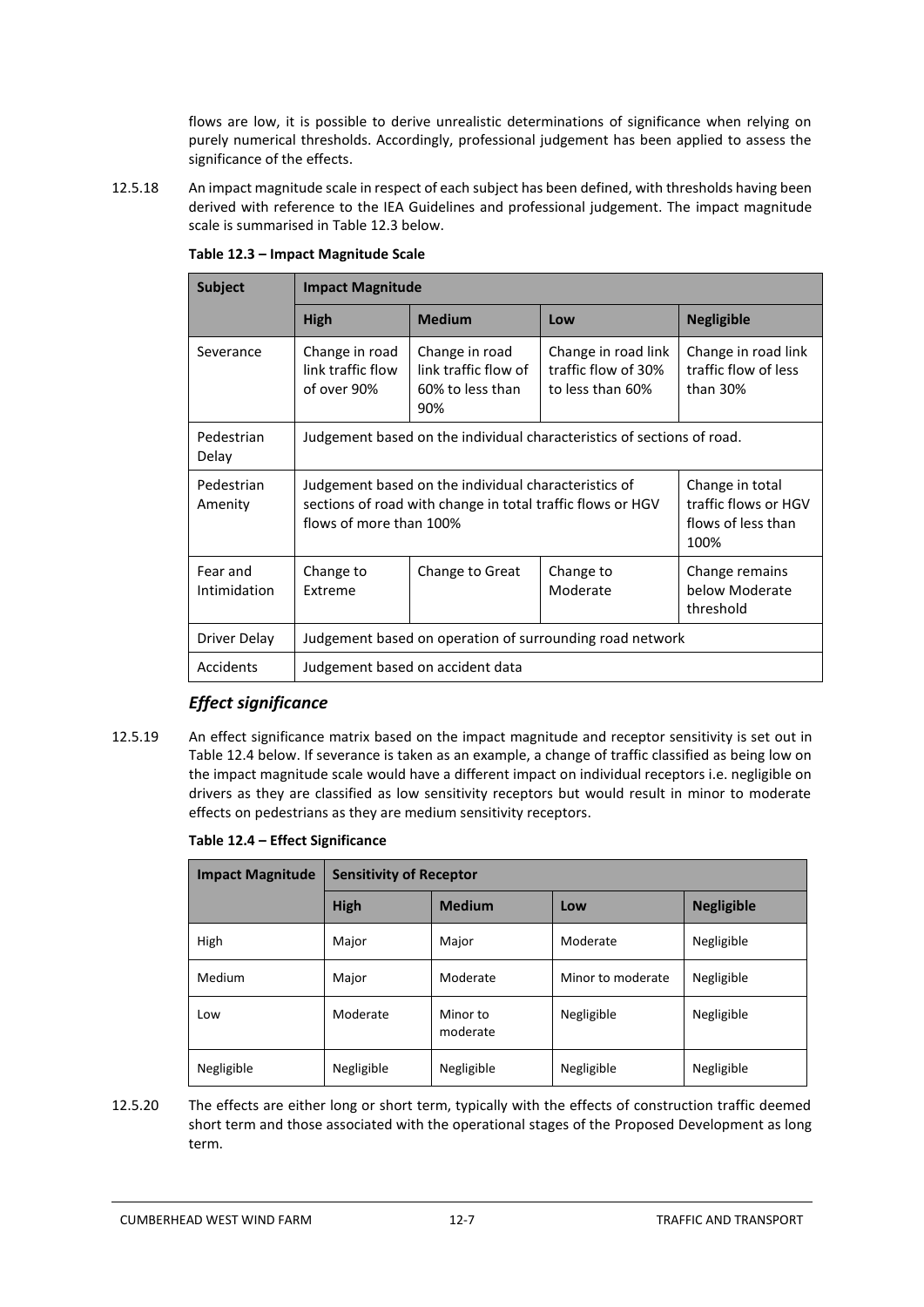12.5.21 For the purposes of this assessment, the significance of effects was assessed on the basis of the above guidance and also on the specific local characteristics of the road network using professional judgement and experience of similar developments.

### *Site visit*

12.5.22 The transport network around the Proposed Development was visited on Tuesday 22 September 2020. The site visit recorded information on the nature of the transport network around the Proposed Development.

## <span id="page-9-0"></span>12.6 Baseline Conditions

### *Transport network*

- 12.6.1 With the exception of forestry-related traffic as explained in paragraph [12.2.2,](#page-2-3) the Proposed Development will access the public road network at the western roundabout of Junction 11 of the M74. This roundabout also provides access to two further private accesses, the B7078 to the north and the B7078 to the east. The B7078 to the north is a single carriageway road with one lane in each direction. It provides a route to the northbound M74 and the B7078 continues northwards to Lesmahagow. There is a footway on the eastern side of the northern leg of the B7078 which continues to the eastern leg of the B7078. There are no developments taking access from the B7078 between the roundabout and the access to the M74.
- 12.6.2 The B7078 to the east of the western roundabout passes underneath the M74 and forms a roundabout with a leg of the B7078 to the south and the slip road from the southbound M74. There is a footway on the northern side of the B7078. This footway continues on the eastern side of the roundabout and then continues on the eastern side of the B7078 to the south of the roundabout.
- 12.6.3 The B7078 to the south of Junction 11 of the M74 is a dual carriageway which extends southwards for around 2 km to Junction 12 of the M74. There is a continuous foot and cycleway along the eastern side of this section of the B7078, but no footway along the western side. A road leads from this section of the B7078 to Douglas Water to the east, which provides access to a small number of dwellings. There is a service station on the western side of the B7078 accessed from a priority junction on the B7078. A new slip road into, and out of, an emerging industrial development has also recently been constructed on the eastern side of the B7078, opposite the service station. Figure 3.8 shows the proposed route to site.
- 12.6.4 The footway on the eastern side of the B7078 forms part of SLC's Core Path network as does the private access leading to the south of Junction 11 of the M74. The footway alongside the B7078 within the study area forms part of National Cycle Network (NCN) Route 74 Figure 3.11 shows Core Paths in the area and the Wider Path Network.

### *Traffic flows*

- 12.6.5 Baseline traffic flows on the roads in the study area were taken from data published by the Department for Transport (DfT) for the M74. Peak period traffic counts at the two roundabouts with the B7078 at Junction 11 of the M74 were taken from the Transport Assessment submitted with the planning application for the M74 Heat & Power Park Proposed Mixed Use Scheme (CL/17/0157), which is now referred to as Conexus West. Data from an Automatic Traffic Counter (ATC) installed on the B7078 between Junctions 11 and 12 of the M74 was used to factor the data from the peak hour data from the two roundabouts. Figure 12.1 shows the location of the traffic counts.
- 12.6.6 The observed traffic flows are shown in [Table 12.5](#page-10-0) [below.](#page-10-0) The data for the M74 refers to the year 2019, while the others refer to the year 2017. These traffic flows represent the average traffic flows during the period 0700 – 1900 Monday to Friday, which is the period during which construction of the Proposed Development has been assumed to take place. The data from the DfT was aggregated to Annual Average Daily Traffic (AADT) flows and a factor (derived from data from the ATC) was applied to these flows to convert them to average flows over the period 0700 – 1900 Monday to Friday.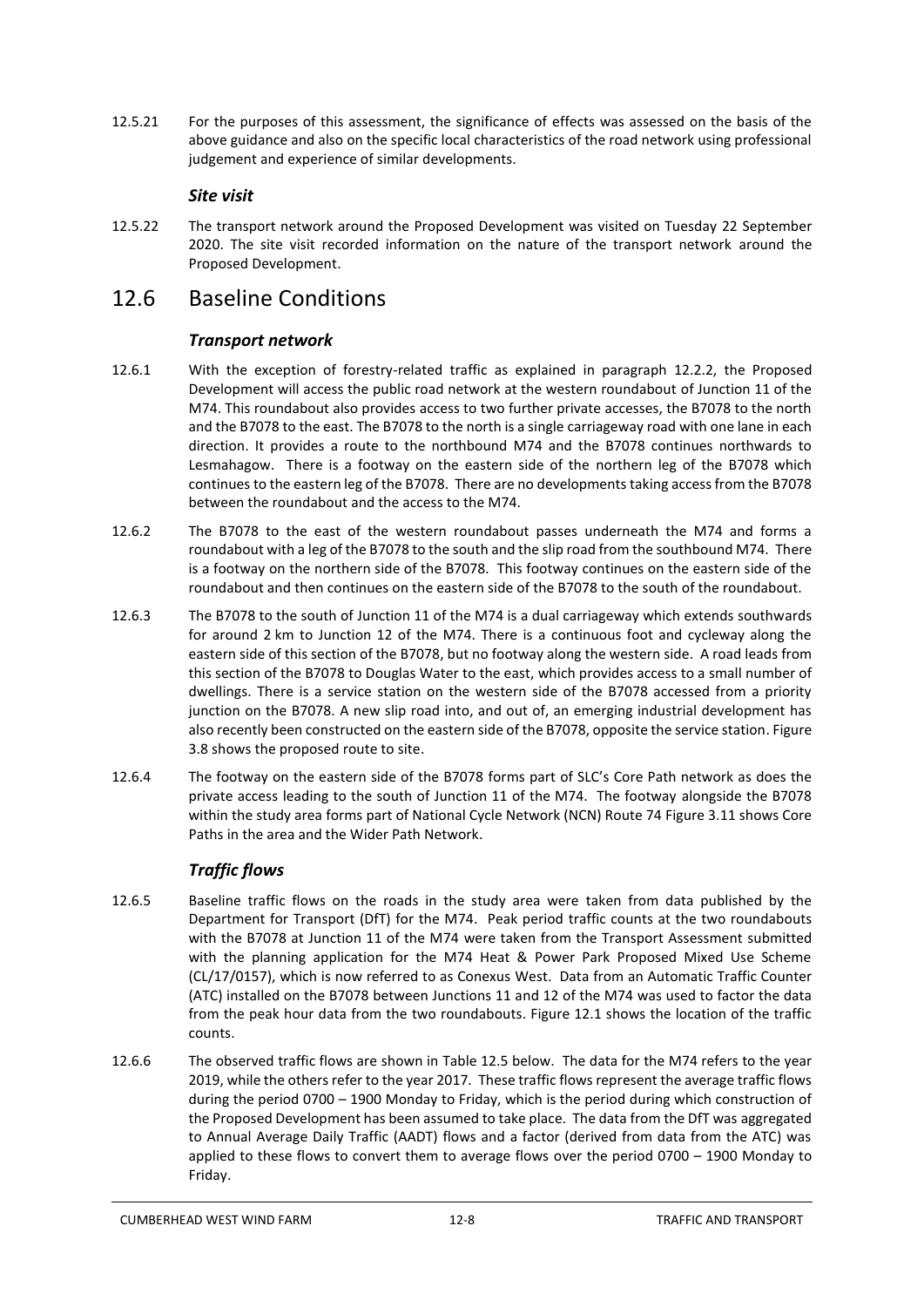#### <span id="page-10-0"></span>**Table 12.5 – Observed Traffic Flows**

| <b>Average Traffic Flow 0700</b><br>Road<br>-1900 Monday to Friday                        |                     |                  |
|-------------------------------------------------------------------------------------------|---------------------|------------------|
|                                                                                           | <b>All Vehicles</b> | <b>HGVs Only</b> |
| M74 Junctions 10 -11 (2019)                                                               | 30,464              | 7,300            |
| B7078 between eastern and western roundabouts at Junction 11 (2017)                       | 3,500               | 450              |
| B7078 between western roundabout at Junction 11 and slip road to<br>northbound M74 (2017) | 3,300               | 400              |

- 12.6.7 The document *'TA 46/97 Traffic Flow Ranges for Use in the Assessment of New Rural Roads'* (which formed part of the Design Manual for Roads and Bridges before being withdrawn without replacement in 2020) suggested that the capacity of a road with one lane in each direction (such as the B7078 north of the Proposed Development, i.e. not the dualled section to the south) would be around 13,000 vehicles per day and that of a two lane motorway (such as the M74) would be up to 41,000 vehicles per day. Comparing the observed traffic flows in [Table 12.5](#page-10-0) [above](#page-10-0) with the capacities from TA 46/97 shows that each section of road is operating well within its daily capacity.
- 12.6.8 The baseline traffic flows were converted to estimated traffic flows for the year 2022, the year in which construction of the Proposed Development has been assumed to commence. The traffic flows were converted using a factor from the National Road Traffic Forecasts (NRTF) dataset. A 'high' growth factor of 1.042 was applied to the M74 traffic flows from 2019 and a 'low' growth factor of 1.038 was applied to the B7078 traffic flows from 2017. The resulting traffic flows are shown i[n Table 12.6](#page-10-1) [below.](#page-10-1)

| Road                                                                    | Average Traffic Flow 0700 -<br>1900 Monday to Friday |                  |
|-------------------------------------------------------------------------|------------------------------------------------------|------------------|
|                                                                         | <b>All Vehicles</b>                                  | <b>HGVs Only</b> |
| M74 Junctions 10 -11                                                    | 31,750                                               | 7,600            |
| B7078 between eastern and western roundabouts at Junction 11            | 3,600                                                | 450              |
| B7078 between western roundabout at Junction 11 and slip road to<br>M74 | 3,400                                                | 450              |

### <span id="page-10-1"></span>**Table 12.6 – Estimated 2022 Baseline Traffic Flows**

### *Accidents*

<span id="page-10-2"></span>12.6.9 Data on Injury-causing accidents for the roads in the study area was identified from the 'Crashmap' website. Data for the last three full years (2017 to 2019) was extracted and is summarised in [Table](#page-10-2)  [12.7](#page-10-2) [below.](#page-10-2)

| <b>Road</b>          | <b>Accident details</b>                             |
|----------------------|-----------------------------------------------------|
| M74 Junctions 10 -11 | 20/07/2019 – fatal accident involving one vehicle   |
|                      | 11/08/2019 – serious accident involving one vehicle |
|                      | 09/02/2019 – slight accident involving two vehicles |
|                      | 02/05/2019 – fatal accident involving two vehicles  |
|                      | 04/01/2018 - slight accident involving two vehicles |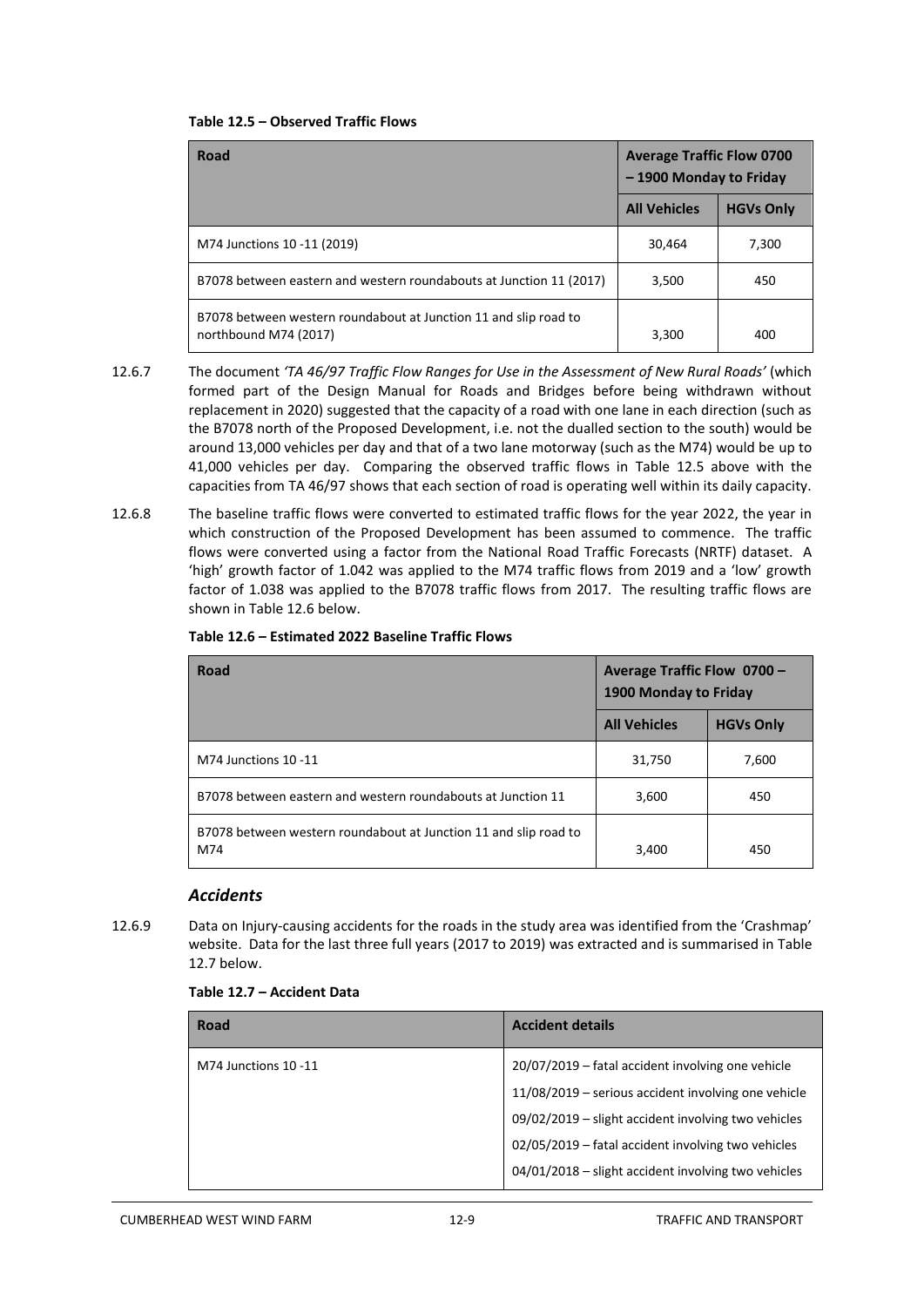| Road                                                                    | <b>Accident details</b>                              |
|-------------------------------------------------------------------------|------------------------------------------------------|
|                                                                         | $13/12/2017$ – slight accident involving one vehicle |
|                                                                         | 19/04/2018 – slight accident involving four vehicles |
|                                                                         | 21/09/2017 – slight accident involving one vehicle   |
|                                                                         | 26/07/2017 – slight accident involving two vehicles  |
|                                                                         | $19/01/2018$ – slight accident involving one vehicle |
|                                                                         | 28/02/2018 – slight accident involving one vehicle   |
|                                                                         | 05/06/2018 – serious accident involving two vehicles |
| B7078 between eastern and western roundabouts<br>at Junction 11         | No accidents recorded                                |
| B7078 between western roundabout at Junction 11<br>and slip road to M74 | No accidents recorded                                |

### *Receptor Sensitivity*

<span id="page-11-0"></span>12.6.10 The sensitivity of nearby receptors to changes in traffic flow arising from the Proposed Development has been assessed based on the above baseline information and is summarised in [Table 12.8](#page-11-0) [below.](#page-11-0)

**Table 12.8 - Receptor Sensitivity**

|                                                                                  | Receptor sensitivity by potential effect |                                                            |                       |                          |                                       |                                                                   |  |  |
|----------------------------------------------------------------------------------|------------------------------------------|------------------------------------------------------------|-----------------------|--------------------------|---------------------------------------|-------------------------------------------------------------------|--|--|
| <b>Road</b>                                                                      | Severance                                | <b>Pedestrian</b><br>delay                                 | Pedestrian<br>amenity | Fear and<br>intimidation | <b>Driver</b><br><b>Delay</b>         | <b>Accidents</b>                                                  |  |  |
| M74 Junctions 10<br>$-11$                                                        |                                          | Negligible. No pedestrian activity on the motorway.        |                       |                          |                                       |                                                                   |  |  |
| B7078 between<br>eastern and<br>western<br>roundabouts at<br>Junction 11         |                                          |                                                            |                       |                          | Negligible<br>given spare<br>capacity | Negligible as<br>not a section<br>of road with<br>atypically high |  |  |
| B7078 between<br>western<br>roundabout at<br>Junction 11 and<br>slip road to M74 |                                          | Negligible. Little pedestrian activity along this section. |                       |                          |                                       | accident<br>rates.                                                |  |  |

12.6.11 No sensitive receptors have been identified. Hence each of the sections of road in the study area has been assessed against 'Rule 1' from the guidelines mentioned above and so each section of road has been assessed further only if the Proposed Development increases traffic over the baseline by 30% or more (or the number of HGVs increases by 30% or more).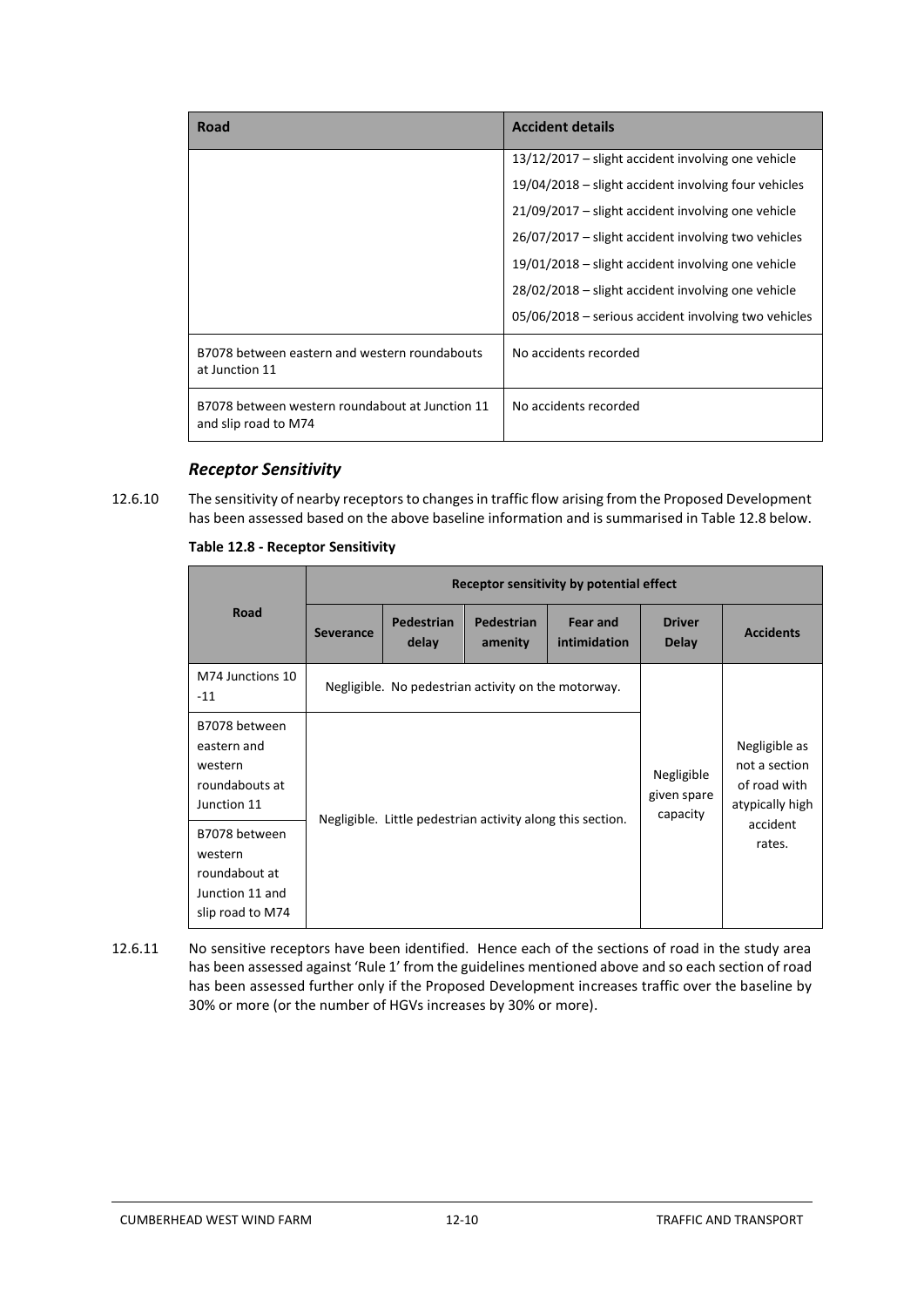# <span id="page-12-0"></span>12.7 Potential Effects

12.7.1 The Proposed Development will have the potential to affect the transport network during its construction, operation and decommissioning. Potential effects will arise from additional traffic on the road network and are identified for each phase below.

### *Construction*

- 12.7.2 The Proposed Development will generate traffic movements during construction as, for example, HGVs deliver plant and materials and construction operatives arrive at and depart from the site. As mentioned in paragraph [12.2.2,](#page-2-3) the timber required to be removed to allow the construction of the Proposed Development would be removed anyway and the traffic effects arising from it have not been considered further in this assessment.
- 12.7.3 An indicative programme for the construction of the Proposed Development is provided in Chapter 3 Proposed Development. This shows that construction is expected to last for 18 months. The amount of materials required to be delivered to the Proposed Development has been calculated for each of the tasks shown in the programme in Chapter 3. The calculation assumes a 'worst case scenario' that all of the stone required for construction of the project is imported to the site. The Applicant has, however, included three borrow pit search areas within the Proposed Development which are aimed at reducing the amount of stone required to be imported, which in turn would reduce external traffic flows to and from the Proposed Development.
- 12.7.4 The number of HGV movements (i.e. a vehicle arriving, unloading and departing would equate to two movements – one as it arrives and another as it departs) estimated for each task in the construction programme is shown in [Table 12.9](#page-12-1) [below,](#page-12-1) along with the average number of HGVs per working day (assuming 20 working days per month).

| <b>Task</b>                                                             | <b>Duration</b><br>(months) | <b>Total</b><br>loads | <b>Total</b><br>movements* | Average<br>loads per<br>working day | Average<br>movements per<br>working day* |
|-------------------------------------------------------------------------|-----------------------------|-----------------------|----------------------------|-------------------------------------|------------------------------------------|
| Mobilisation                                                            | $\mathbf{1}$                | 40                    | 80                         | 1.5                                 | 3                                        |
| Access tracks to<br>site/compound /laydown (C1,<br>C2 and Temp laydown) | 5                           | 2,250                 | 4,500                      | 23                                  | 46                                       |
| Existing and new Access tracks<br>on site                               | 5                           | 9,937                 | 19,874                     | 100                                 | 200                                      |
| Crane Hard standings (21)                                               | 5                           | 3,533                 | 7,066                      | 36                                  | 72                                       |
| Foundations (21)                                                        | 5                           | 5,355                 | 10,710                     | 54                                  | 108                                      |
| On-site cabling                                                         | 5                           | 30                    | 60                         | $\mathbf{1}$                        | $\overline{2}$                           |
| Off-site Cabling                                                        | 3                           | 250                   | 500                        | 5                                   | 10                                       |
| <b>Substation civil Works</b>                                           | 3                           | 600                   | 1,200                      | 10                                  | 20                                       |
| SS Build/Commissioning                                                  | 12                          | 60                    | 120                        | $\mathbf{1}$                        | $\overline{2}$                           |
| Turbine Delivery (21)                                                   | 4                           | 210                   | 420                        | 3                                   | 6                                        |
| Turbine Erection (21)                                                   | 5                           | 130                   | 260                        | $\overline{2}$                      | 4                                        |
| Commission /Test (21)                                                   | $\overline{2}$              | 40                    | 80                         | 1                                   | $\overline{2}$                           |

### <span id="page-12-1"></span>**Table 12.9 – Estimated HGV movements**

(\*Note one load = two movements (one arrival and one departure). Numbers may not sum exactly due to rounding.)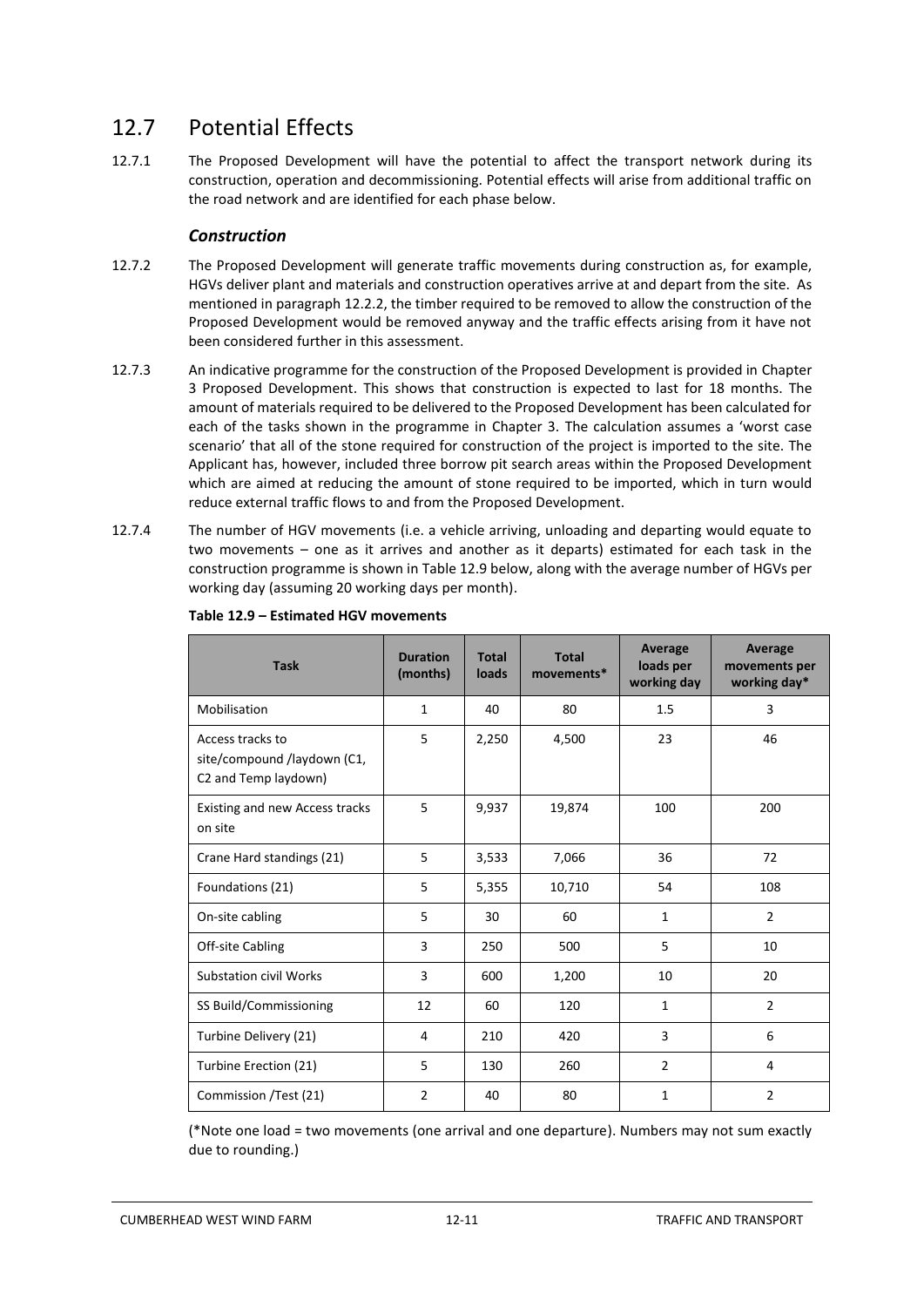12.7.5 The data in [Table 12.9](#page-12-1) [above](#page-12-1) shows that the construction of the access tracks would be the activity that would generate the most HGV movements. The peak number of HGV movements during each phase depends on the overlap of construction activities and therefore the HGV movements i[n Table](#page-12-1)  [12.9](#page-12-1) [above](#page-12-1) have been allocated to the activities in the construction programme shown in Table 3.6 (refer to Chapter 3 Proposed Development); the resultant total number of HGV movements during each month in the construction programme is shown in [Table 12.10](#page-14-0) [below.](#page-14-0)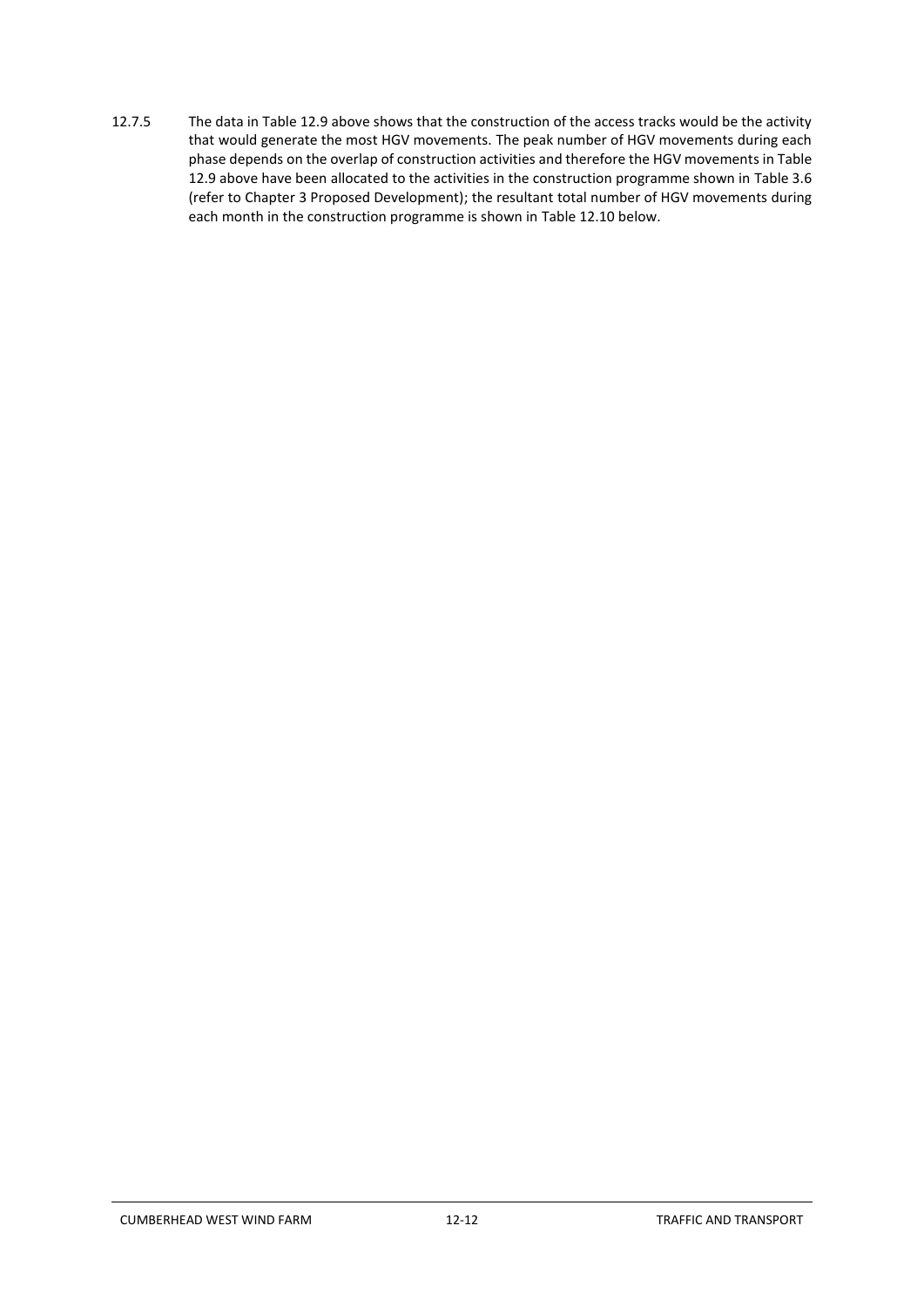| <b>Task</b>                                  |              | <b>Month Number</b> |      |      |      |      |                |      |      |      |      |     |     |    |    |    |                |    |
|----------------------------------------------|--------------|---------------------|------|------|------|------|----------------|------|------|------|------|-----|-----|----|----|----|----------------|----|
|                                              | $\mathbf{1}$ | $\overline{2}$      | 3    | 4    | 5    | 6    | $\overline{7}$ | 8    | 9    | 10   | 11   | 12  | 13  | 14 | 15 | 16 | 17             | 18 |
| Mobilisation                                 | 80           |                     |      |      |      |      |                |      |      |      |      |     |     |    |    |    |                |    |
| Access & Site<br><b>Tracks</b>               |              | 4875                | 4875 | 4875 | 4875 | 4875 |                |      |      |      |      |     |     |    |    |    |                |    |
| Foundations                                  |              |                     |      |      | 2142 | 2142 | 2142           | 2142 | 2142 |      |      |     |     |    |    |    |                |    |
| On-site Cabling                              |              | 12                  | 12   | 12   | 12   | 12   |                |      |      |      |      |     |     |    |    |    |                |    |
| Substation civils<br>works                   |              | 400                 | 400  | 400  |      |      |                |      |      |      |      |     |     |    |    |    |                |    |
| Substation<br>construction                   |              |                     |      |      | 10   | 10   | 10             | 10   | 10   | 10   | 10   | 10  | 10  | 10 | 10 | 10 |                |    |
| Crane<br>Hardstanding                        |              |                     |      |      |      |      | 1413           | 1413 | 1413 | 1413 | 1413 |     |     |    |    |    |                |    |
| Off-site Cabling                             |              |                     |      |      |      |      |                |      |      | 167  | 167  | 167 |     |    |    |    |                |    |
| <b>Turbine Delivery</b>                      |              |                     |      |      |      |      |                |      |      | 105  | 105  | 105 | 105 |    |    |    |                |    |
| <b>Turbine Erection</b>                      |              |                     |      |      |      |      |                |      |      |      |      |     |     | 65 | 65 | 65 | 65             |    |
| Commissioning &<br><b>Testing</b>            |              |                     |      |      |      |      |                |      |      |      |      |     |     |    |    |    | 40             | 40 |
| Site<br>Reinstatement                        |              |                     |      |      |      |      |                |      |      |      |      |     |     |    |    |    | 40             | 40 |
| <b>Total movements</b>                       | 80           | 5287                | 5287 | 5287 | 7039 | 7039 | 3565           | 3565 | 3565 | 1695 | 1695 | 282 | 115 | 75 | 75 | 75 | 145            | 80 |
| <b>Average daily</b><br><b>HGV movements</b> | 4            | 264                 | 264  | 264  | 352  | 352  | 178            | 178  | 178  | 85   | 85   | 14  | 6   | 4  | 4  | 4  | $\overline{7}$ | 4  |

**Table 12.10- HGV Movements During Indicative Construction Programme**

<span id="page-14-0"></span>(\*Note a movement refers to an arrival or a departure, so a vehicle arriving, unloading and departing would equate to two movements. Numbers may not sum exactly due to rounding.)

CUMBERHEAD WEST WIND FARM 12-1 12-1 TRAFFIC AND TRANSPORT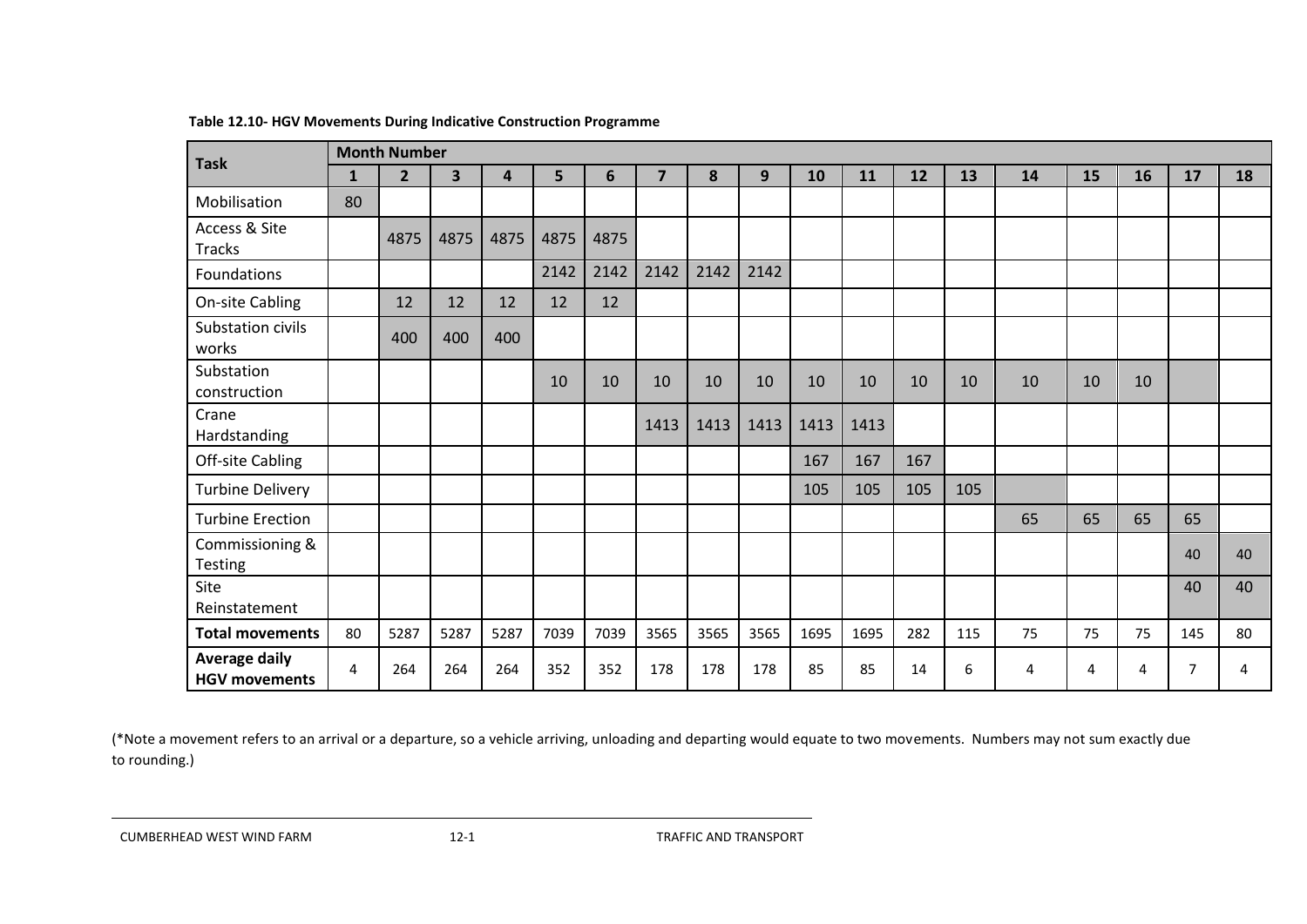- 12.7.6 The data i[n Table 12.10](#page-14-0) [above](#page-14-0) shows that months five and six in the construction programme would be the busiest with around 7,039 HGV movements expected in each of those two months. A working day during each of those months would therefore see an average of 352 daily HGV movements. However, it is only during months two to nine (inclusive) of the 18-month long construction programme that more than 100 two-way HGV movements per day are expected. Furthermore, for the final seven months of the programme, a negligible number of daily HGV movements can be expected. Following construction, traffic generated by the Proposed Development will be very low.
- 12.7.7 In addition to HGV movements, there would be car and light van movements generated by construction operatives arriving at and departing from the site. It is estimated that there would normally be around 60 construction operatives on site, increasing to 80 during turbine erection and commissioning. These have been assumed to equate to 40 and 54 car and light van movements per day respectively. During the peak months for HGV movements (months five and six of the construction programme) an additional 40 daily car and light van movements can be expected.
- 12.7.8 The turbine components are likely to be delivered by ship to King George V dock in Glasgow and transported by road to the Proposed Development. The route from King George V Dock to Junction 11 of the M74, as shown in Figure 3.8, has been used for the transport of wind turbine components for other projects in the area previously and has proven to be acceptable. The route from King George V Dock involves passing through three roundabouts on the exit from the dock, turning left at a signalised junction then joining the M8 at Junction 26. The route then leaves the M8 to join the M74 and remains on the M74 until Junction 11.
- 12.7.9 A swept path assessment of a vehicle carrying a 76 m long blade has been carried out for each of the above junctions. These swept path drawings are shown in the drawings in Appendix 12.1 Swept Path Analysis, which show that the manoeuvres are feasible though some temporary removal of street furniture would likely be required at a number of locations. The drawing illustrating the manoeuvre at Junction 11 of the M74 shows that works would be required to the western and eastern roundabouts to provide a running surface for the vehicle wheels to ensure that the delivery of the larger components can be accommodated within the public road. Full details of these works would be provided to and agreed with the road authorities prior to commencement of construction. Other turbine components would be less onerous for transport than the blades; such as the tower sections, will be segmented for ease of transport.
- 12.7.10 The increase in traffic arising from the Proposed Development has been compared to the baseline traffic flows shown in [Table 12.6](#page-10-1) [above.](#page-10-1) The comparison is based on the peak number of daily HGV movements during months five and six of the construction period (352 HGV movements) and 40 car and light van movements, so a total of 392 vehicle movements. This represents a robust assessment, as the Proposed Development would generate fewer vehicle movements during the remaining months of the 18-month long construction period. The comparison is presented in [Table 12.11](#page-15-0) [below.](#page-15-0)

| Road                                    | <b>Baseline average</b><br><b>Traffic Flow 0700</b><br>$-1900$ Monday to<br>Friday |                     | <b>Additional traffic during</b><br>peak months of<br>construction of Proposed<br><b>Development</b> |                  | Increase arising from<br><b>Proposed Development</b> |                  |  |
|-----------------------------------------|------------------------------------------------------------------------------------|---------------------|------------------------------------------------------------------------------------------------------|------------------|------------------------------------------------------|------------------|--|
|                                         | All<br><b>Vehicles</b>                                                             | <b>HGVs</b><br>Only | <b>All Vehicles</b>                                                                                  | <b>HGVs Only</b> | <b>All Vehicles</b>                                  | <b>HGVs Only</b> |  |
| M74 Junctions 10 -<br>11                | 31.750                                                                             | 7,600               | 392                                                                                                  | 352              | 1%                                                   | 5%               |  |
| B7078 between<br>eastern and<br>western | 3,600                                                                              | 450                 | 392                                                                                                  | 352              | 11%                                                  | 78%              |  |

<span id="page-15-0"></span>

| Table 12.11 - Increases in Traffic Arising from Proposed Development |  |  |  |  |
|----------------------------------------------------------------------|--|--|--|--|
|----------------------------------------------------------------------|--|--|--|--|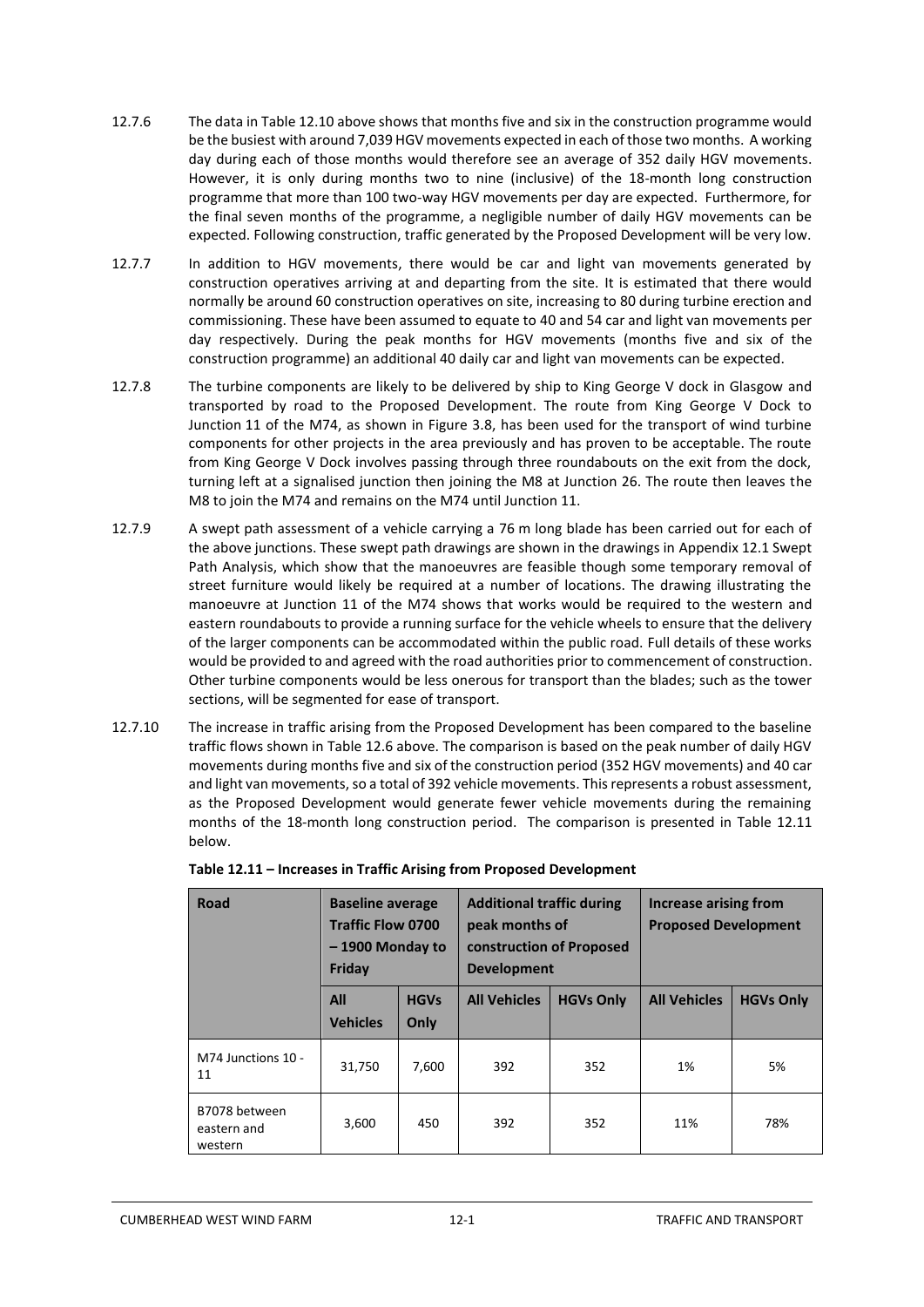| Road                                                                             | <b>Baseline average</b><br><b>Traffic Flow 0700</b><br>$-1900$ Monday to<br>Friday |                     | <b>Additional traffic during</b><br>peak months of<br>construction of Proposed<br><b>Development</b> |                  | <b>Increase arising from</b><br><b>Proposed Development</b> |                  |  |
|----------------------------------------------------------------------------------|------------------------------------------------------------------------------------|---------------------|------------------------------------------------------------------------------------------------------|------------------|-------------------------------------------------------------|------------------|--|
|                                                                                  | All<br><b>Vehicles</b>                                                             | <b>HGVs</b><br>Only | <b>All Vehicles</b>                                                                                  | <b>HGVs Only</b> | <b>All Vehicles</b>                                         | <b>HGVs Only</b> |  |
| roundabouts at<br>Junction 11                                                    |                                                                                    |                     |                                                                                                      |                  |                                                             |                  |  |
| B7078 between<br>western<br>roundabout at<br>Junction 11 and slip<br>road to M74 | 3,400                                                                              | 450                 | 392                                                                                                  | 352              | 12%                                                         | 78%              |  |

- 12.7.11 The sections of road in the study area were assessed against 'Rule 1' mentioned in paragrap[h 12.3.4](#page-3-2) [above,](#page-3-2) whereby they were to be considered further if the traffic arising from the Proposed Development caused increases in traffic (or of HGVs) of 30% or more. The data i[n Table 12.11](#page-15-0) [above](#page-15-0) shows that the two sections of the B7078 would experience a temporary increase in HGVs of around 78% during months five and six of the 18-month long construction programme. An assessment has therefore been made of the effects on Severance, Pedestrian Delay, Pedestrian Amenity, Fear and Intimidation, Driver Delay and Accidents on these sections of road arising from the traffic estimated to be generated during the construction of the Proposed Development.
- 12.7.12 The M74 between Junctions 10 and 11 would experience an increase in traffic of 1% in all vehicles and of 5% in HGVs. These increases are below the threshold for Rule 1 and so the effects of the traffic estimated to be generated by the Proposed Development on that section of road have not been assessed.

#### **Severance**

12.7.13 The increases in traffic on the two sections of the B7078 arising from the construction of the Proposed Development would represent a negligible impact magnitude based on the scale in [Table](#page-8-0)  [12.3](#page-8-0) [above.](#page-8-0) (This is based on the increase in all traffic of 11% and 12%, since severance would be caused by all vehicles, not just HGVs.) The sensitivity of this receptor to severance was considered to be negligible (see [Table 12.8](#page-11-0) [above\)](#page-11-0) and hence the effect on severance can be considered to be **negligible** as per the matrix in [Table 12.4](#page-8-1) [above.](#page-8-1)

### **Pedestrian Delay**

12.7.14 The increases in traffic arising from the construction of the Proposed Development was considered to represent a negligible impact magnitude, given the lack of demand for pedestrians to cross these two short sections of the B7078. The sensitivity of this receptor to pedestrian delay was considered to be negligible (se[e Table 12.8](#page-11-0) [above\)](#page-11-0) and hence the effect on pedestrian delay can be considered to be **negligible** as per the matrix i[n Table 12.4](#page-8-1) [above.](#page-8-1)

### **Pedestrian Amenity**

12.7.15 The increases in traffic on the two sections of the B7078 arising from the construction of the Proposed Development would represent a negligible impact magnitude based on the scale in [Table](#page-8-0)  [12.3](#page-8-0) [above,](#page-8-0) as the change in traffic or HGV flows arising from the Proposed Development would be less than 100%. The sensitivity of this receptor to pedestrian amenity was considered to be negligible (see [Table 12.8](#page-11-0) [above\)](#page-11-0) and hence the effect on pedestrian amenity can be considered to be **negligible** as per the matrix i[n Table 12.4](#page-8-1) [above.](#page-8-1)

### **Fear and Intimidation**

12.7.16 The total daily traffic flows on the B7078 between the two roundabouts would be 3,600 vehicles and 3,992 including that from the construction of the Proposed Development (this section has the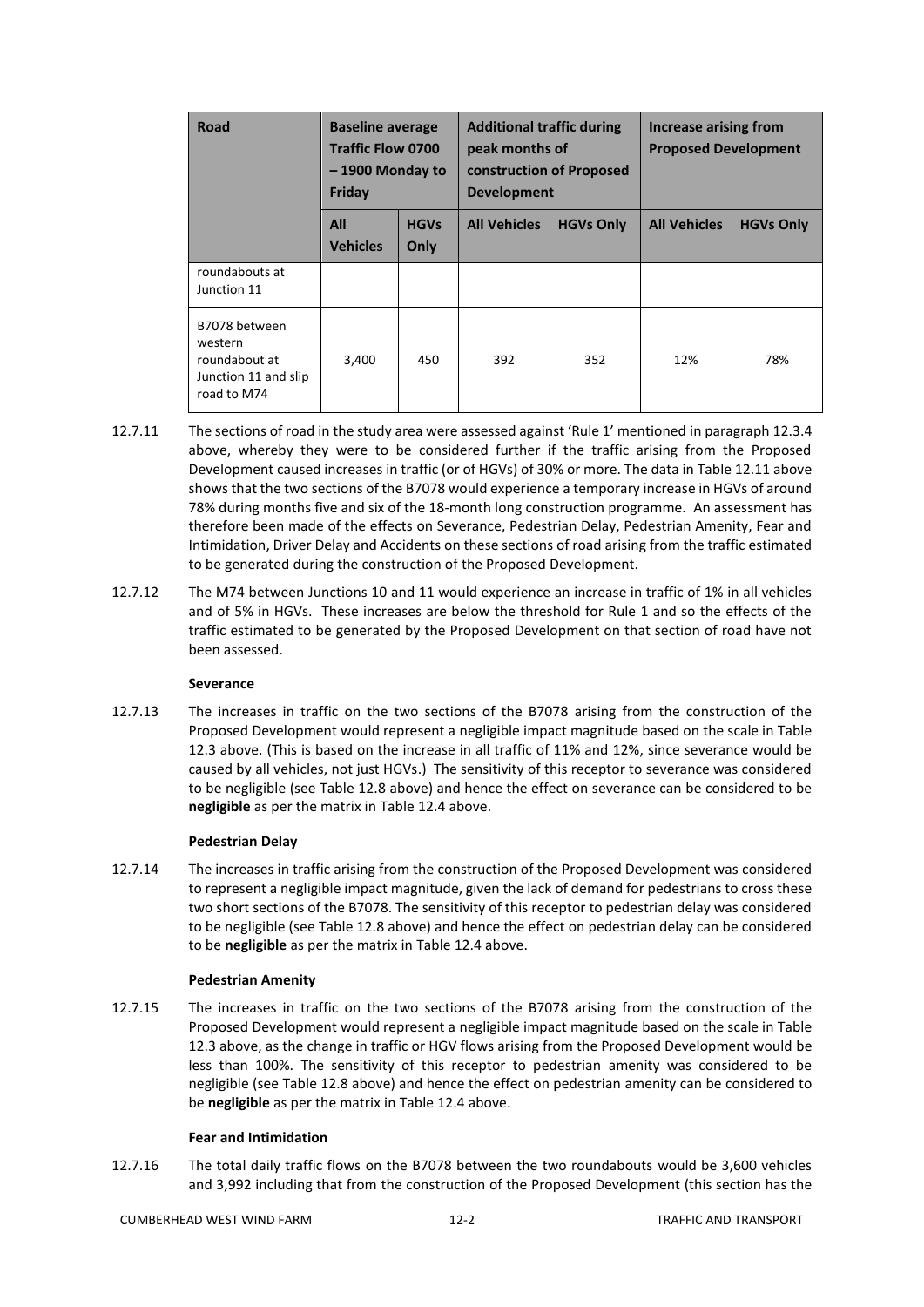higher flow of the two sections being considered). Averaged over 18 hours, that would equate to 200 and 222 vehicles per hour respectively, both lower than 600 vehicles per hour, the lower threshold of the 'Moderate' range. The increases in traffic arising from the Proposed Development would therefore represent a negligible impact magnitude based on the scale in [Table 12.3](#page-8-0) [above.](#page-8-0) The sensitivity of this receptor to fear and intimidation was considered to be negligible (see [Table](#page-11-0)  [12.8](#page-11-0) [above\)](#page-11-0) and hence the effect on fear and intimidation can be considered to be **negligible** as per the matrix in [Table 12.4](#page-8-1) [above.](#page-8-1)

### **Driver Delay**

- 12.7.17 The additional traffic arising from the construction of the Proposed Development amounts to, at most, 392 vehicle movements per day. Of these movements around 40 are expected to be car and light vehicles associated with staff. Half of these 40 movements could be expected to arrive at the start of the working day and the remaining half could be expected to leave at the end of the working day. Thus, there would be around 20 car and light vehicle movements at these times and these are unlikely to cause a noticeable additional delay to other users of the transport network.
- 12.7.18 The remaining 352 vehicle movements are HGVs and these will occur throughout the working day. If these HGV movements were concentrated in the twelve-hour period 07:00 to 19:00, that would translate to an average of 29 HGV movements per hour. Again, these are unlikely to cause a noticeable delay to other users of the transport network.
- 12.7.19 The effects of the Proposed Development on driver delay have therefore been considered to be **negligible**.

### **Accidents**

12.7.20 No accidents have been recorded on the sections of the B7078 in the study area in the period 2017 to 2019. The additional traffic arising from the construction of the Proposed Development is considered to represent a negligible impact magnitude in accident rates. The sensitivity of these sections of the B7078 to accidents are considered to be negligible and hence the Proposed Development is considered to have a **negligible** effect on accident rates.

### **Summary**

12.7.21 The traffic arising from the construction of the Proposed Development is of relatively short duration and is considered to have a **negligible** effect on the operation of the surrounding transport network.

### *Operation*

12.7.22 During its operation, the Proposed Development will generate only the occasional maintenance or inspection vehicle. These are likely to amount to no more than a handful of vehicle movements each month. The effects of the operation of the Proposed Development on the surrounding transport network are therefore considered to be **negligible**.

### *Decommissioning*

12.7.23 The effects from decommissioning of the Proposed Development are likely to be similar to and less than those predicted for construction, as some infrastructure (such as certain access tracks, certain hardstandings, and below ground foundations) will be left in place. Therefore, the overall effects are anticipated to be lower than that envisaged for the construction phase and there would therefore be **negligible** effects on the transport network during decommissioning.

### <span id="page-17-0"></span>12.8 Mitigation

- 12.8.1 Even though the predicted impacts arising from the Proposed Development have been assessed as being negligible, the following good practice measures will be adopted prior to and during the construction of the Proposed Development:
	- preparation and implementation of a Construction Traffic Management Plan;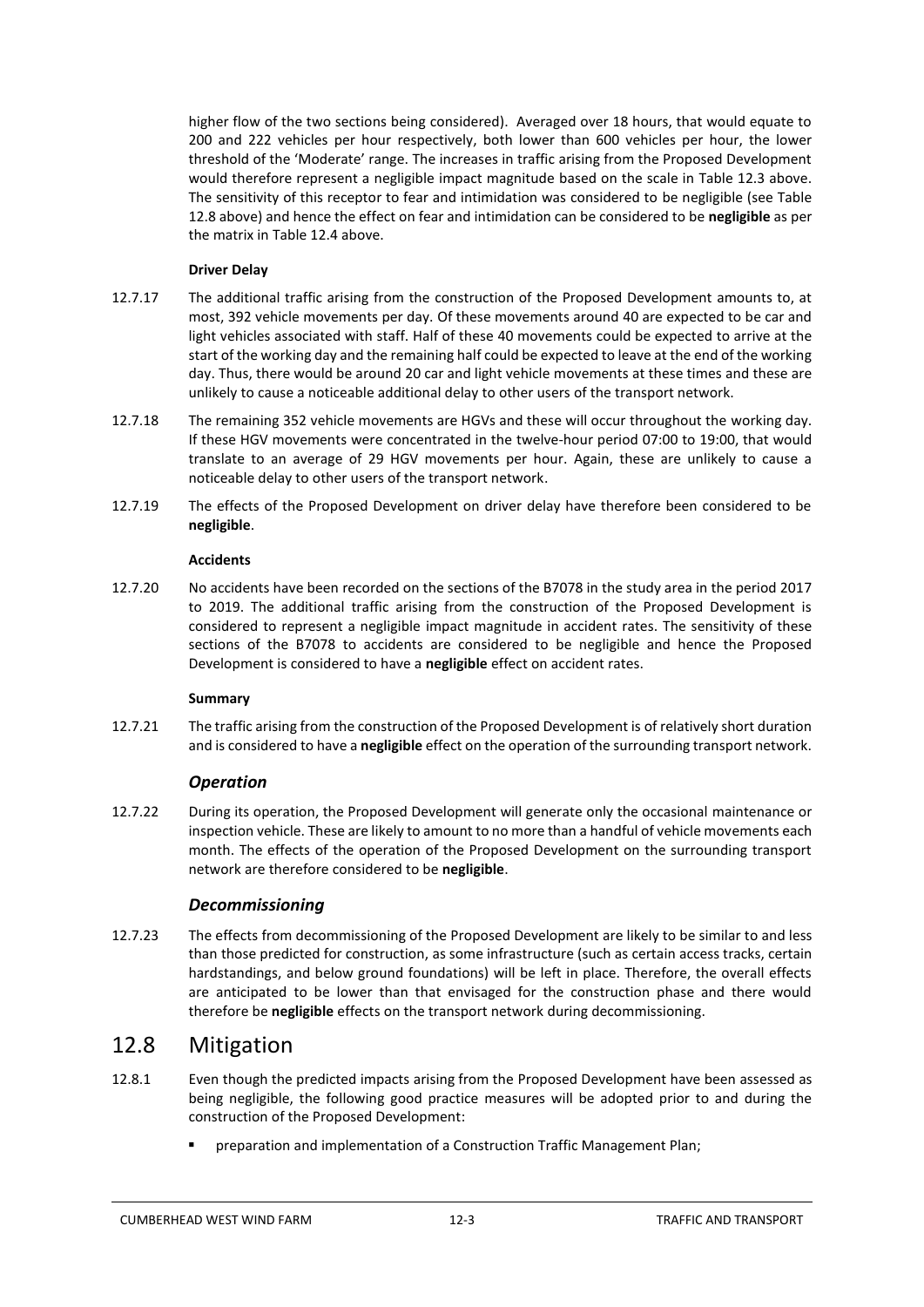- use of the agreed access routes to the site will be enforced by the developer, and all principal and sub-contractors;
- at locations where slow moving abnormal load traffic is considered likely to cause a road hazard it is recommended that escorted traffic is complemented by advance publicity and temporary signage where necessary;
- wheel washing is proposed in the vicinity of the site compound to reduce the risk of transferring any mud onto the road and to suppress any dust;
- all site vehicles will be parked off-road and as discretely as possible;
- **•** preparation and implementation of a Public Access Strategy to mitigate any potential conflict between site traffic during construction and the local path network;
- once final loads and transport configurations are known, an updated review of maximum axle loadings on structures along the access routes;
- similarly, an updated review of clear heights;
- updated abnormal load route assessment will be undertaken for the final candidate turbine components prior to construction;
- confirmation that there are no roadworks or closures that could affect the passage of the loads;
- confirmation that there are no underground services on the access route that would be at risk from any abnormal loads; and
- confirmation that the relevant Police / escort authorities are satisfied with the route being used and that the appropriate roads authorities have been further contacted regarding the proposed loads and route.
- 12.8.2 A trial run of the abnormal load deliveries will be undertaken using the proposed load trailer and a scaffold to represent the load dimensions to confirm that the loads can be safely accommodated.
- 12.8.3 During the operational phase of the Proposed Development only a handful of vehicle movements each month are expected for maintenance and inspection activities. No mitigation or monitoring measures are proposed for this phase of the Proposed Development.
- 12.8.4 The mitigation measures set out for the construction phase will also be implemented, where relevant, during the decommissioning stage of the Proposed Development.

### <span id="page-18-0"></span>12.9 Residual Effects

12.9.1 The residual effects on the transport network arising from the construction, operation and decommissioning of the Proposed Development will be **negligible**.

## <span id="page-18-1"></span>12.10 Cumulative Assessment

- 12.10.1 A number of wind farm developments are consented in the area surrounding the Proposed Development site. Construction traffic routeing to and from the following wind farms is expected to use the same part of the road network as the Proposed Development:
	- Broken Cross (revised).
	- Broken Cross small turbines
	- Cumberhead Revised.
	- Dalquhandy Revised.
	- Douglas West (under construction at the time of writing).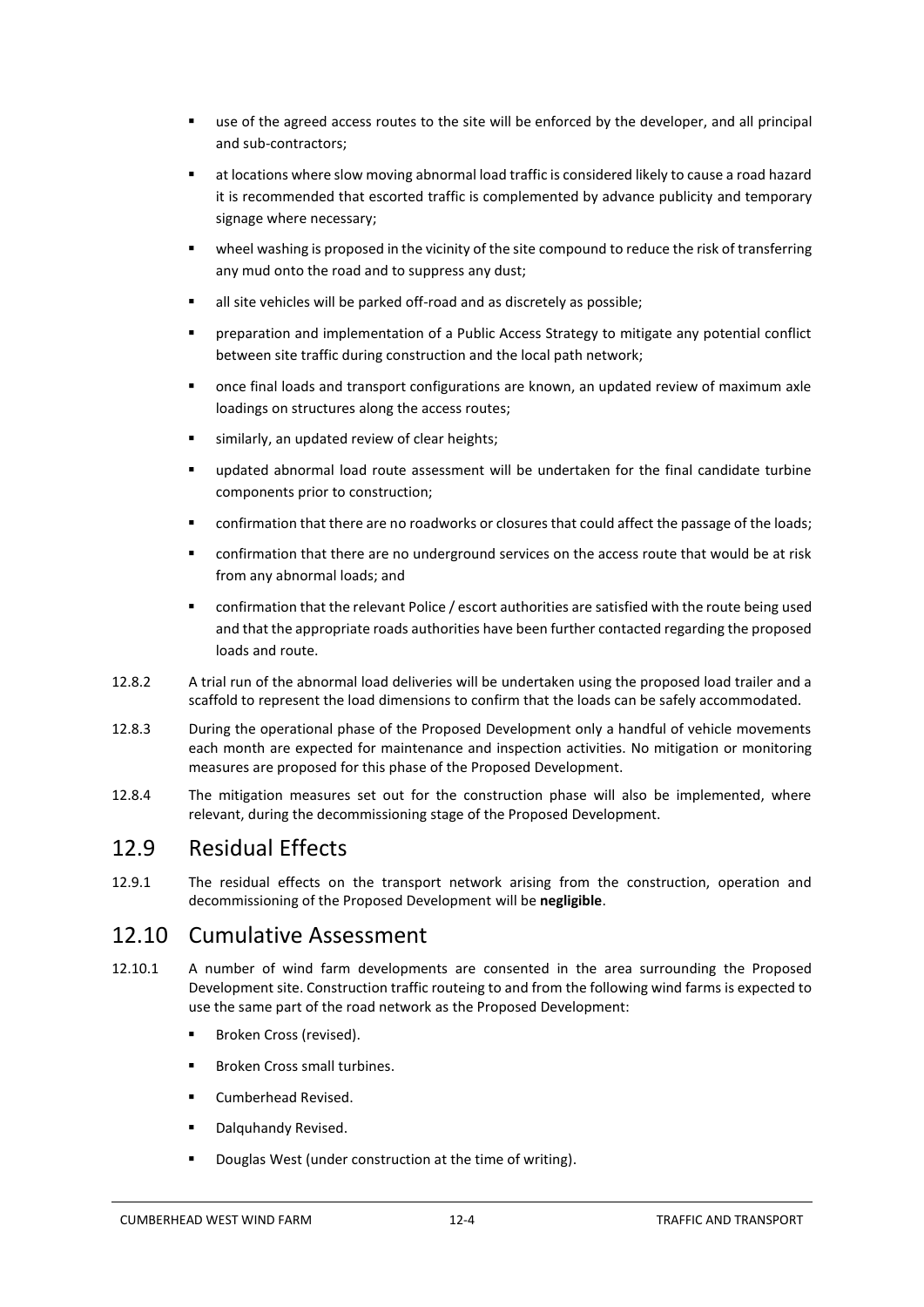- Douglas West Extension.
- Hagshaw Repowering.
- Hare Craig.
- Hazelside Farm.
- 12.10.2 The construction programmes for these potential cumulative developments are not yet known and so it cannot be said with any certainty whether any of them would be constructed at the same time as the Proposed Development. However, the potential for cumulative effects with the traffic from the Proposed Development arises only on the M74 north of Junction 11 and the section of the B7078 between the eastern roundabout at Junction 11 and the slip road to the northbound M74 at Junction 11 – a length of around 500 m with no sensitive receptors.
- 12.10.3 The assessment of the traffic effects of the Proposed Development in isolation concluded that the increases in traffic would be negligible on these sections of road. Any additional traffic from other consented wind farms in the locality on these sections of the road network at the same time as traffic from the Proposed Development is also likely to cause only negligible increases in traffic, given the capacity of the M74 and the short stretch of the B7078 which would be affected. Any potential cumulative effects would also be temporary and relatively short in duration.
- 12.10.4 The traffic assessment for the Proposed Development has been undertaken on the basis of 'worst case' trip generation whereby all stone for internal road construction would be imported to the site. However, three borrow pit search areas have been included within the Proposed Development which, if utilised, would significantly reduce the volume of stone, and in turn number of HGV movements, required to be imported to the site.
- 12.10.5 Other developments planned in the area which could affect traffic volumes on the roads in the study area:
	- Coalburn Residential Development for around 650 homes (CL/13/0334);
	- Newmains Home Farm, Douglas Mixed Use including around 50 homes (CL/14/0415);
	- Happendon Wood (formerly Poniel Area D) Commercial (Class 6) development of around 17,375 m<sup>2</sup> (CL/14/0034 and CL/16/0471);
	- **•** Poneil Area A 120,770  $m^2$  of Commercial (Class 6) (CL/10/0180);
	- Dewars (formerly Poniel Area B) additional bonded warehousing (CL/17/0003); and
	- M74 Heat & Power Park Proposed Mixed Use Scheme (CL/17/0157) (now referred to as Conexus West).
- 12.10.6 The planning application for Conexus West included a Transport Assessment which estimated traffic movements on the roads in the study area arising from the M74 Heat and Power Park and the other proposed developmentslisted above. These traffic movements were estimated for the weekday AM and PM peak hours and are shown in Table 12.12 [below.](#page-19-0)

### <span id="page-19-1"></span><span id="page-19-0"></span>**Table 12.12 – Increases in Traffic Arising from Committed Developments**

| Road                                                                    | Additional weekday traffic arising from<br><b>Committed Developments</b> |              |  |  |  |
|-------------------------------------------------------------------------|--------------------------------------------------------------------------|--------------|--|--|--|
|                                                                         | AM peak hour                                                             | PM peak hour |  |  |  |
| M74 Junctions 10 -11                                                    | 946                                                                      | 883          |  |  |  |
| B7078 between eastern and western roundabouts<br>at Junction 11         | 1241                                                                     | 1056         |  |  |  |
| B7078 between western roundabout at Junction 11<br>and slip road to M74 | 497                                                                      | 867          |  |  |  |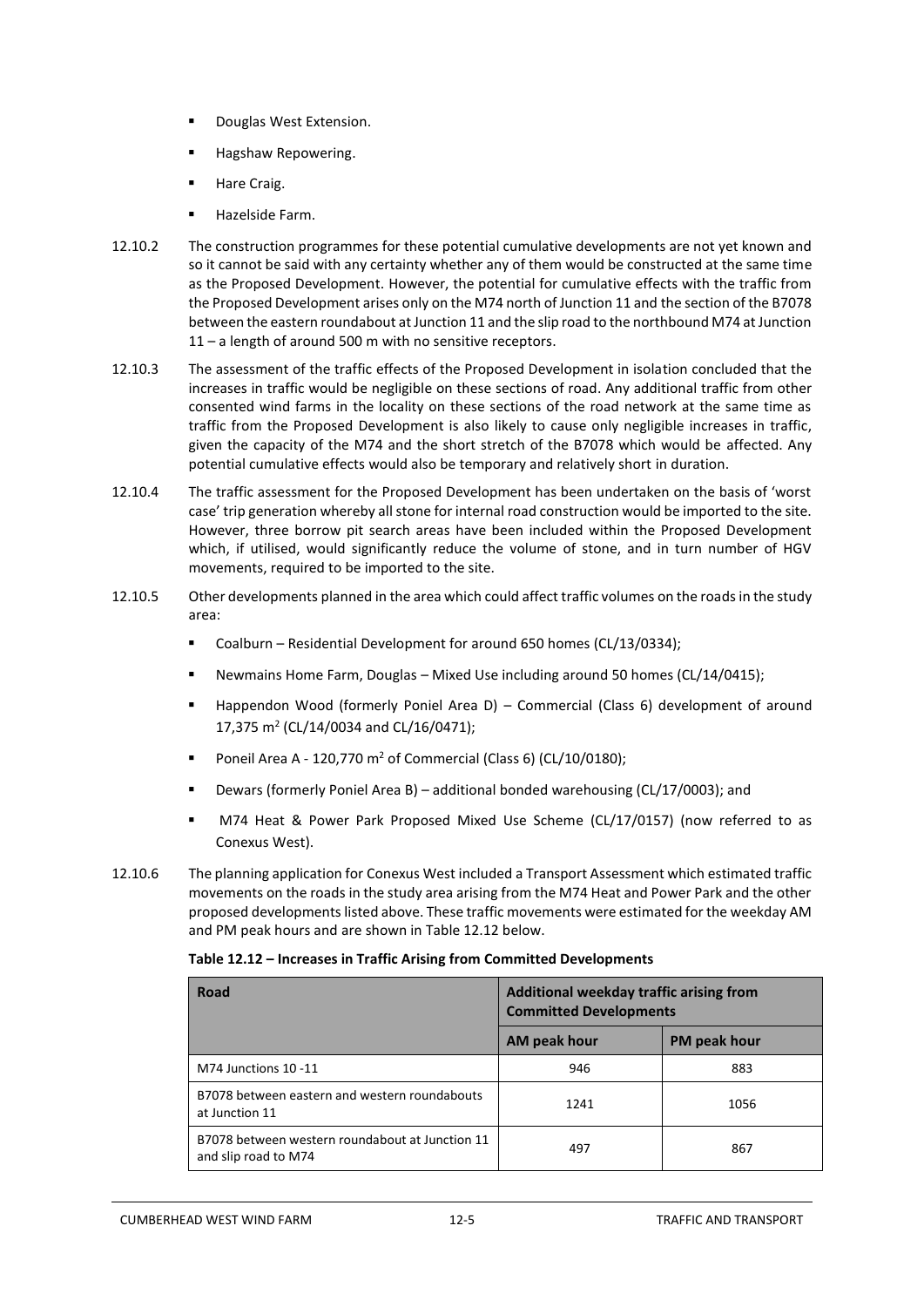12.10.7 The planning application for the Conexus West was approved and the consultation response from SLC's roads officers stated:

> *"The traffic analysis that was undertaken by the applicant concluded that the development will not have a significant impact on the existing road network, and there is no requirement for any off-site junction improvement works."*

12.10.8 In addition to the traffic movements highlighted in [Table 12.12](#page-19-1) [above,](#page-19-1) the Proposed Development could be expected to generate around 20 car and light van vehicle and 29 HGV movements during each of the weekday AM and PM peak hours during the two peak months of the 18-month long construction period. The total of around 50 vehicle movements during each peak hour is a relatively small amount in the context of the potential additional traffic from the committed developments mentioned in [Table 12.12](#page-19-1) [above.](#page-19-1) The traffic generated during the construction of the Proposed Development is of relatively short duration, and when considered in combination with the traffic from the above committed developments, is therefore unlikely to alter the conclusions of the SLC roads department quoted above.

### <span id="page-20-0"></span>12.11 Summary

- 12.11.1 The Proposed Development has the potential to affect the surrounding transport network during its construction, operation and decommissioning. During construction, potential effects could arise from traffic travelling to and from the site delivering materials and plant. No effects from timberrelated traffic are expected as timber removal from the site would occur irrespective of the Proposed Development. The Applicant expects all these vehicles to arrive at and depart from the site via the M74 to the north of Junction 11. The effects of the additional traffic estimated to be generated during the construction of the Proposed Development have been assessed and considered to be negligible. No formal mitigation is proposed, but 'good practice' measures will be implemented.
- 12.11.2 The Proposed Development will generate only the occasional maintenance or inspection vehicle during its operation and the effects of this traffic are also considered to be negligible. The number of vehicles generated during the decommissioning of the Proposed Development is considered to be less than during construction and is also considered to be negligible.
- 12.11.3 Potential cumulative effects could arise from the traffic generated by the Proposed Development and other consented developments in the local area. However, the traffic estimated to be generated by the Proposed Development is relatively small compared to that estimated to be generated by the consented developments. Furthermore, the traffic generated during the construction of the Proposed Development is expected to last for only around a year after which the Proposed Development will be operational and traffic volumes will reduce. The cumulative effects arising from the Proposed Development and the other consented developments is considered to be negligible.
- 12.11.4 Table 12.13 below summarises the potential effects, any mitigation and residual effects.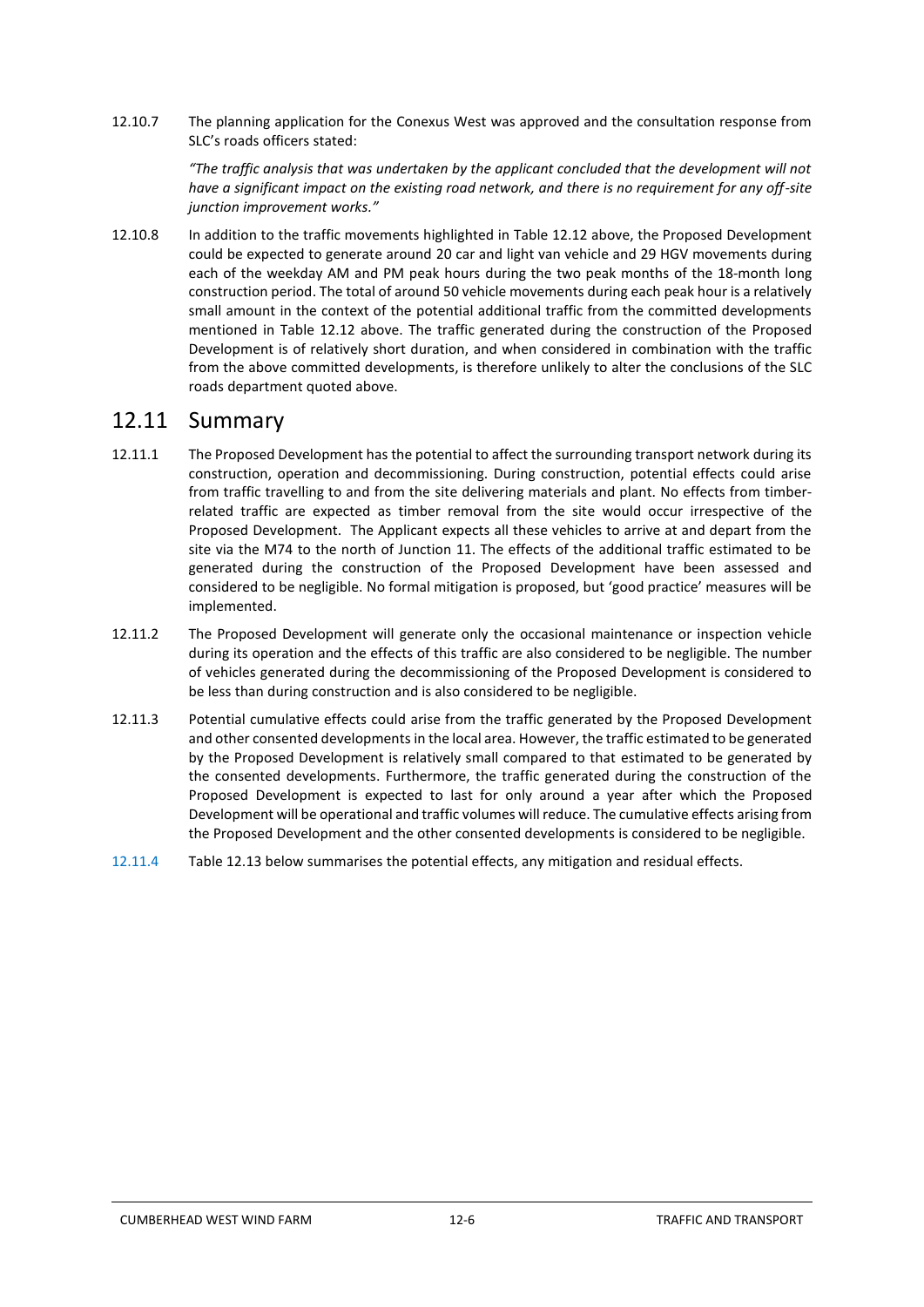### **Table 12.13– Summary Table**

| <b>Description of Effect</b>          | <b>Significance of Potential Effect</b> |                            | <b>Mitigation Measure</b>                                    | <b>Significance of Residual Effect</b> |                            |  |
|---------------------------------------|-----------------------------------------|----------------------------|--------------------------------------------------------------|----------------------------------------|----------------------------|--|
|                                       | Significance                            | <b>Beneficial/ Adverse</b> |                                                              | Significance                           | <b>Beneficial/ Adverse</b> |  |
| During Construction / Decommissioning |                                         |                            |                                                              |                                        |                            |  |
| Severance                             |                                         |                            |                                                              |                                        |                            |  |
| Pedestrian delay                      |                                         |                            |                                                              |                                        |                            |  |
| Pedestrian amenity                    | Negligible                              | Adverse                    | None Proposed (but good practice measures would be employed) | Negligible                             | Adverse                    |  |
| Fear and intimidation                 |                                         |                            |                                                              |                                        |                            |  |
| Driver delay                          |                                         |                            |                                                              |                                        |                            |  |
| Accidents                             |                                         |                            |                                                              |                                        |                            |  |
| <b>During Operation</b>               |                                         |                            |                                                              |                                        |                            |  |
| Severance                             |                                         |                            |                                                              |                                        |                            |  |
| Pedestrian delay                      |                                         |                            |                                                              |                                        |                            |  |
| Pedestrian amenity                    | Negligible                              | Adverse                    | None Proposed                                                |                                        | Adverse                    |  |
| Fear and intimidation                 |                                         |                            |                                                              | Negligible                             |                            |  |
| Driver delay                          |                                         |                            |                                                              |                                        |                            |  |
| Accidents                             |                                         |                            |                                                              |                                        |                            |  |
| <b>Cumulative Effects</b>             |                                         |                            |                                                              |                                        |                            |  |
| Severance                             |                                         |                            |                                                              |                                        |                            |  |
| Pedestrian delay                      |                                         |                            |                                                              |                                        |                            |  |
| Pedestrian amenity                    |                                         | Adverse                    | None Proposed                                                |                                        | Adverse                    |  |
| Fear and intimidation                 | Negligible                              |                            |                                                              | Negligible                             |                            |  |
| Driver delay                          |                                         |                            |                                                              |                                        |                            |  |
| Accidents                             |                                         |                            |                                                              |                                        |                            |  |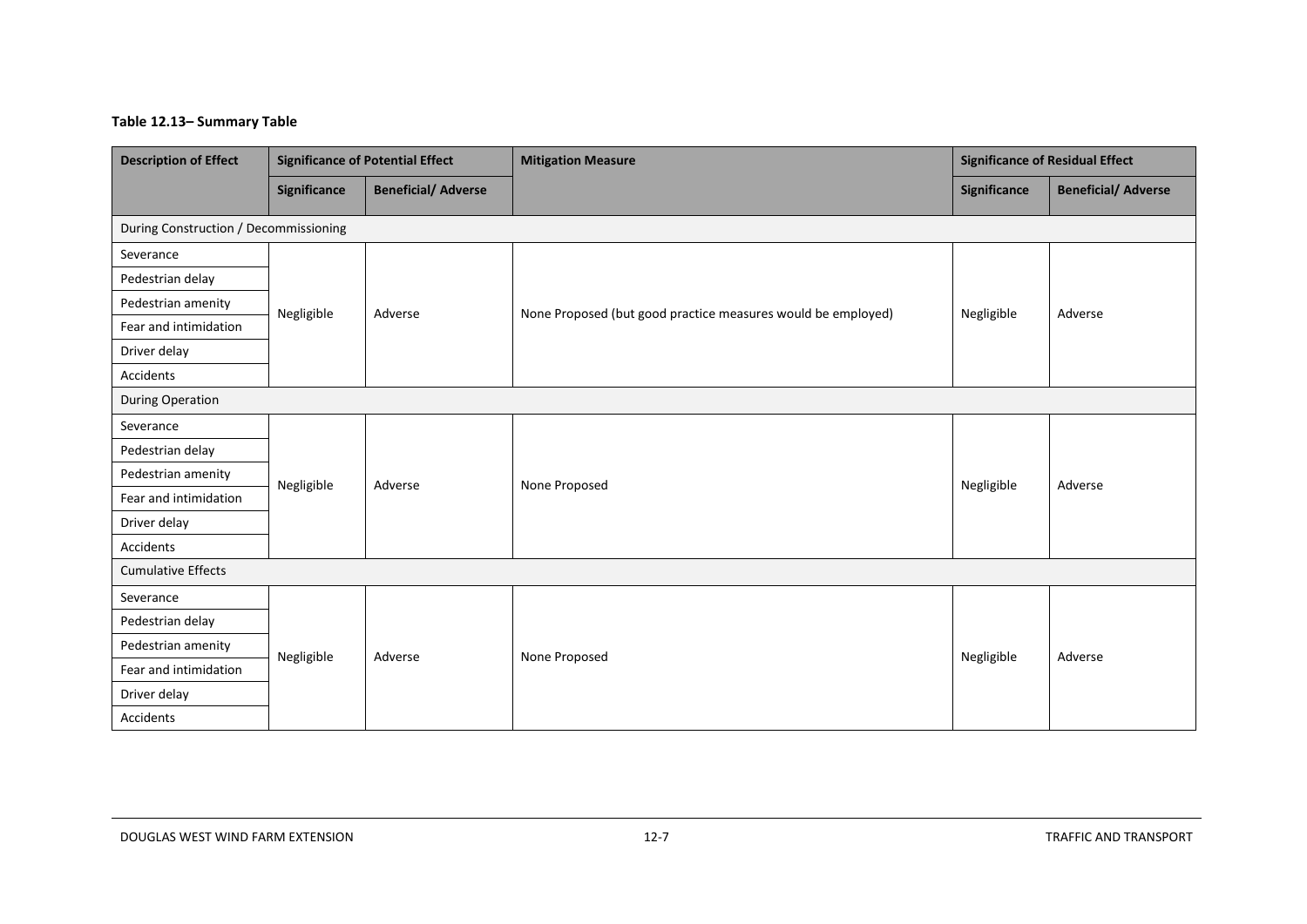# <span id="page-22-0"></span>12.12 References

Institute of Environmental Assessment (1993). Guidelines for the Environmental Assessment of Road Traffic.

Transport Scotland (2012) Transport Assessment Guidance.

Design Manual for Roads and Bridges (DMRB) Volume 5, Section 1, Part 2 'TA 46/97 TRAFFIC FLOW RANGES FOR USE IN THE ASSESSMENT OF NEW RURAL ROADS' - withdrawn